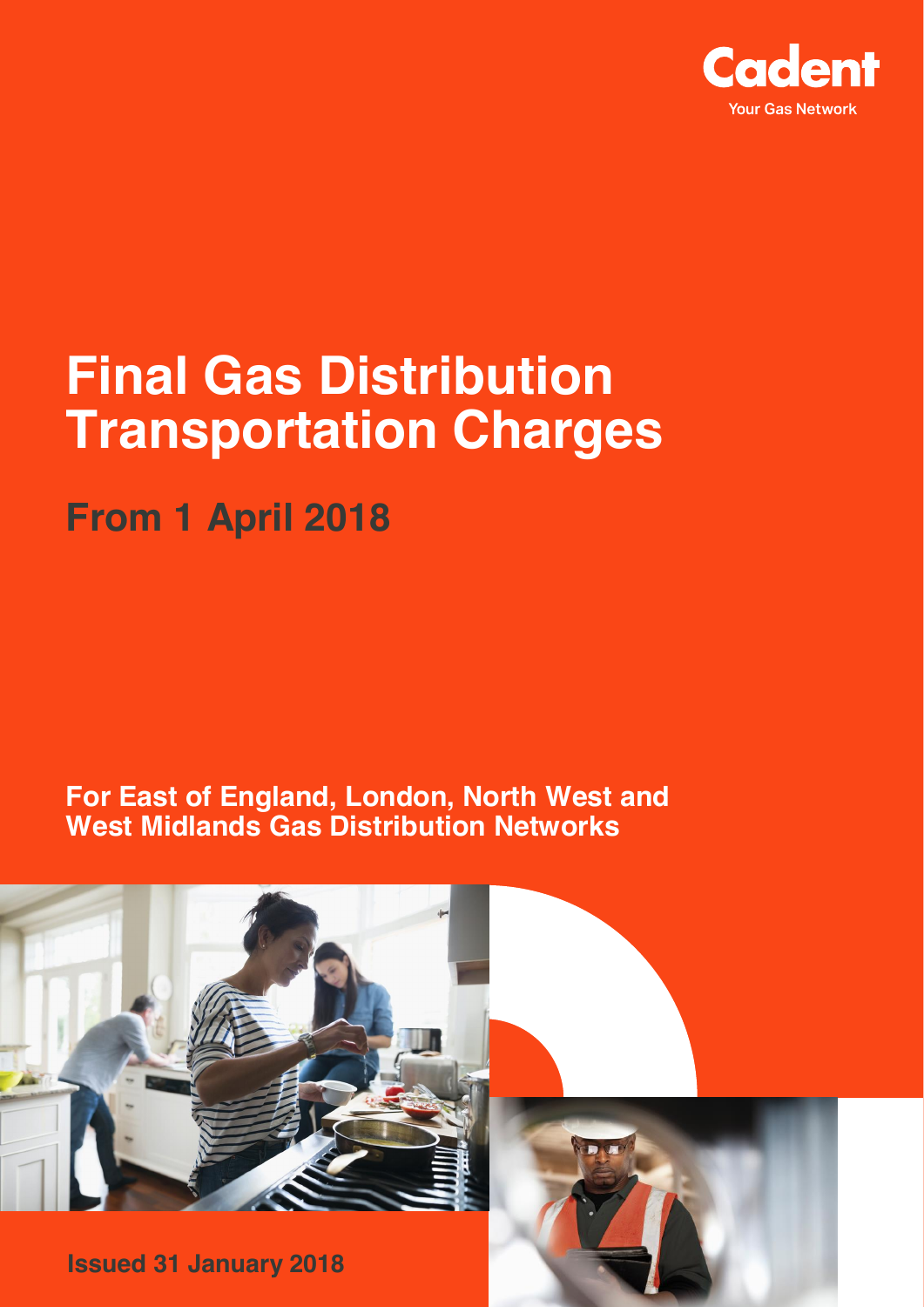

### **Contents**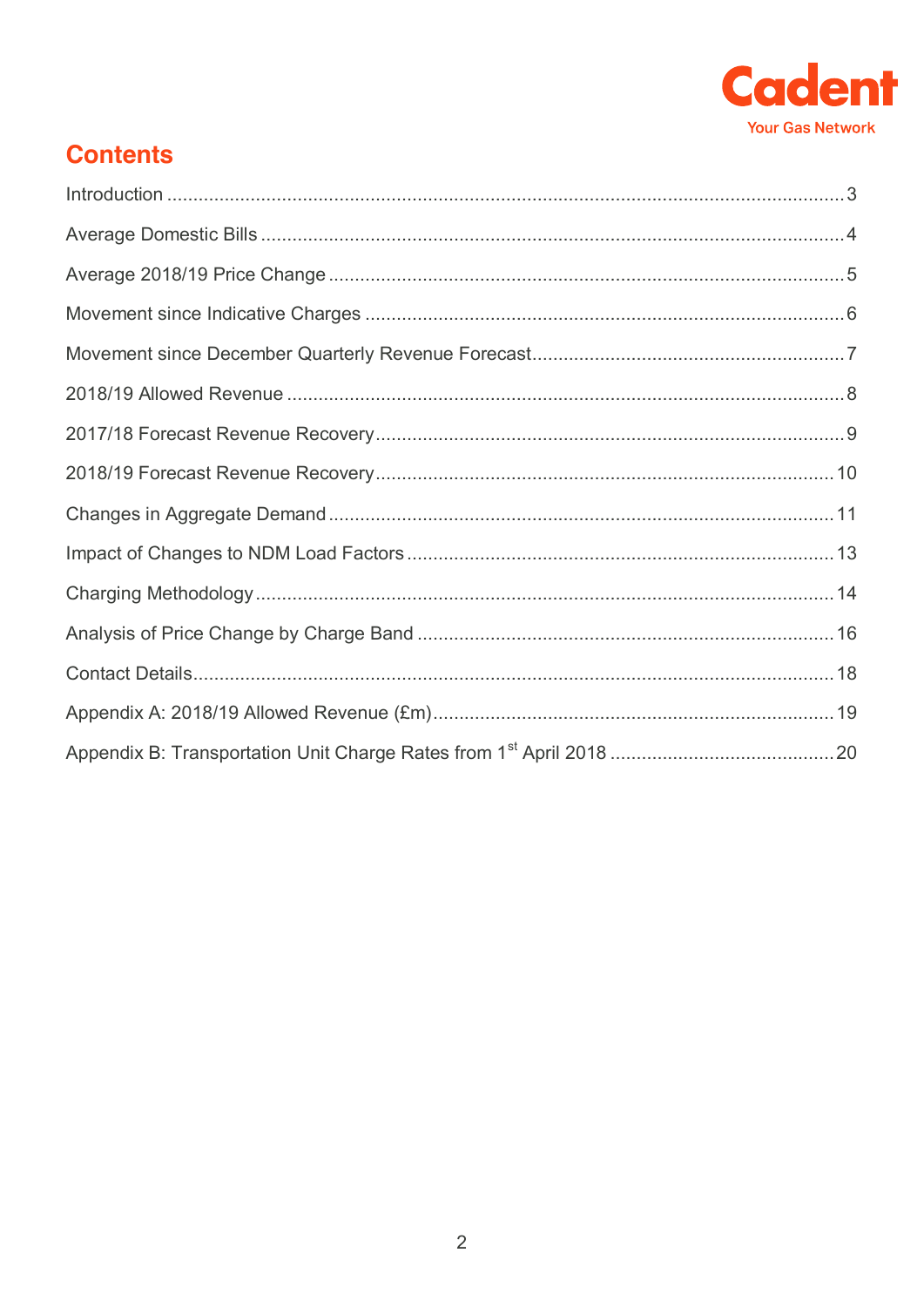

### <span id="page-2-0"></span>**Introduction**

This notice confirms the level of gas transportation charges that will apply from 1 April 2018 for the East of England, London, North West and West Midlands gas distribution networks. This notice is provided two months ahead of implementation in line with the Gas Transporter Licence and Uniform Network Code requirements.

Whilst we endeavour to provide robust price signals through our indicative charge notice, there remained some areas of uncertainty which have now been resolved:

- The 2018/19 Inflation indexation factor underpinned by HM Treasury forecasts
- **Finalisation of Ofgems 2017 Annual Iteration** Process (AIP), including confirmation of the Cost of Debt
- **Revised expenditure forecast for Network** Innovation Allowance (NIA)
- Co-operative Energy Ltds (CEL) claim under the Supplier of Last Resort (SoLR) process
- Supply Point Capacity (SOQs) and Annual Quantity (AQ) requirements

The average price change for each distribution network from 1 April 2018 is shown in Table 1 below. The individual elements of the transportation charges will change by varying levels around these average positions, in line with the existing charging methodology.



#### **Table 1: Average Transportation Price Change from 1st April 2018**

| <b>NETWORK</b>         | <b>EAST OF</b><br><b>ENGLAND</b> | LONDON | <b>NORTH</b><br><b>WEST</b> | <b>WEST</b><br><b>MIDLANDS</b> |
|------------------------|----------------------------------|--------|-----------------------------|--------------------------------|
| AGGREGATE PRICE CHANGE | $+3.1%$                          | +2.4%  | $+2.9%$                     | $+3.5%$                        |

The price increases are primarily driven by inflation related impacts to allowed revenue, but also take account of under/over recovery of revenue from the 2017/18 charging year, and anticipated levels of supply point throughput and peak day capacity requirements.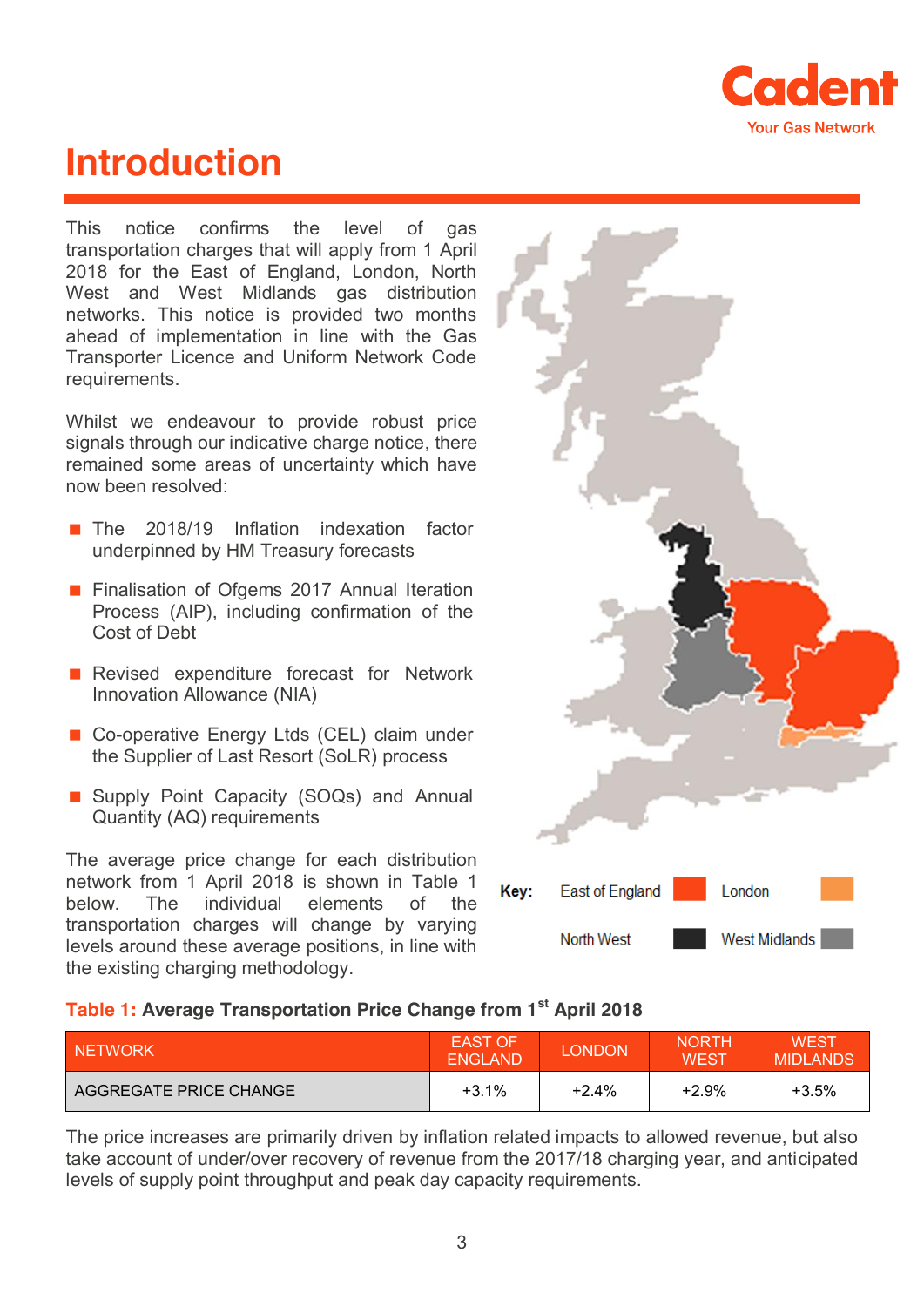

## <span id="page-3-0"></span>**Average Domestic Bills**

We anticipate that 8 year allowed revenues will be nearly 2% lower than the level indicated in the RIIO GD-1 Final Proposals in real terms. This equates to around £331m in 2016/17 prices. The reduction is primarily driven by the indexation of the cost of debt element of the weighted average cost of capital (WACC), but also driven by lower corporation tax rates, and lower pass through costs (inclusive of exit capacity and shrinkage costs), and our ability to drive cost efficiencies through the Totex Incentive Mechanism.

In terms of domestic customer bill impact, although there is some variability at network level, overall we expect customer bills to have reduced by £15 per annum (or around 11%) in real terms across the 8 year price control period. The graphs below illustrate actual and forecast revenue against opening allowances per the RIIO GD-1 final proposals, and forecasts for average domestic bill over the eight year period:



**Note:** our methodology for calculation of average domestic bills is based on mean average consumption by supply point in the 0 to 73,200 kWh per annum load band. Given that our transportation unit prices are driven by both changes to allowed revenues and average demand, we consider that this approach best emulates true network level variability. Additionally, we have presented numbers in 2016/17 prices in order to isolate the real price impacts of the RIIO framework. This approach differs to that adopted by Ofgem in their 2015/16 RIIO GD-1 Annual Report which is expressed in nominal terms, and uses the Typical Domestic Consumption Value (TDCV) as the basis for usage assumption.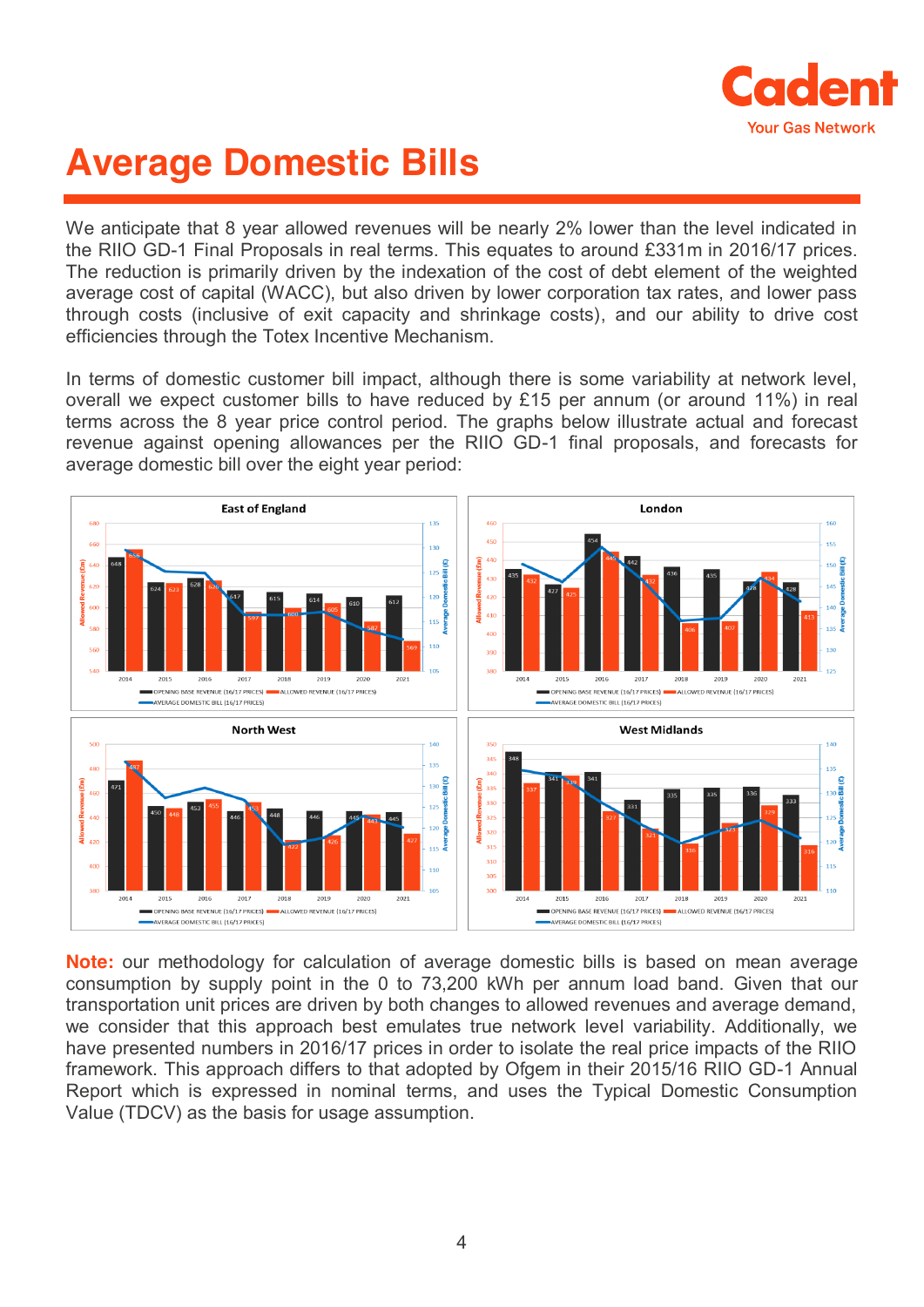

## <span id="page-4-0"></span>**Average 2018/19 Price Change**

A breakdown of the average price change in gas distribution transportation charges from 1st April 2018 is shown in Table 2 below. The principal factors driving these changes are:

- Year on year movement in allowed revenue as calculated in accordance with the Gas Transporter Licence.
- Correction for forecast under / over recovery of revenue in the 2017/18 charging year, in order to rebase unit charges. This is driven by differences in supply point capacity requirements to those assumed at the point of price setting.
- The impact of annual changes to Load Factors which are used to establish peak day capacity (SOQs) for Non Daily Metered supply points.
- Changes to peak day capacity requirements (SOQs) driven by underlying changes to rolling Annual Quantities (AQs).

#### NETWORK EAST OF THE STREET OF THE STREET OF THE STREET OF THE STREET OF THE STREET OF THE STREET OF THE STREET EAST OF LONDON NORTH<br>ENGLAND LONDON WEST **WEST WEST** MIDLANDS MOVEMENT IN ALLOWED REVENUE  $+4.2\%$   $+3.6\%$   $+4.4\%$   $+5.7\%$ PRIOR YEAR OVER / UNDER RECOVERY  $\vert$  +0.1%  $\vert$  +0.1%  $\vert$  +0.2%  $\vert$  (0.2%) IMPACT OF LOAD FACTORS ON SOQ  $(0.6\%)$   $(0.5\%)$   $(0.1\%)$   $+0.0\%$ CHANGES IN AGGREGATE DEMAND  $(0.6\%)$   $(0.8\%)$   $(1.6\%)$   $(1.6\%)$   $(2.0\%)$ AGGREGATE PRICE CHANGE  $+3.1\%$   $+2.4\%$   $+2.9\%$   $+3.5\%$

#### **Table 2: 2018/19 Average Price Change (high level summary)**

The movement in Allowed Revenue is the primary driver of the aggregate price increase across the distribution networks for 2018/19. This is largely driven by inflation related impacts to allowed revenue which are the sum of year on year movement in RPI (3%), and 2 year lagged true up from 2016/17 (2%).

Under recovery of revenue from the 2017/18 charging year has also contributed towards the aggregate price increase across three of the distribution networks. This is mainly driven by a lower level of growth in Connected System Exit Points (CSEPS) than anticipated in the 2017/18 price setting year. Charges for 2018/19 must increase by the same extent to offset this under recovery.

Changes in aggregate supply point peak day capacity (SOQ's), and Annual Quantities (AQs) are based on the latest available demand data provided by Xoserve. An increase in demand has the opposite effect on prices and has resulted in partially offsetting reductions within the average price change.

### **The 2018/19 transportation unit rates are shown in full in Appendix B**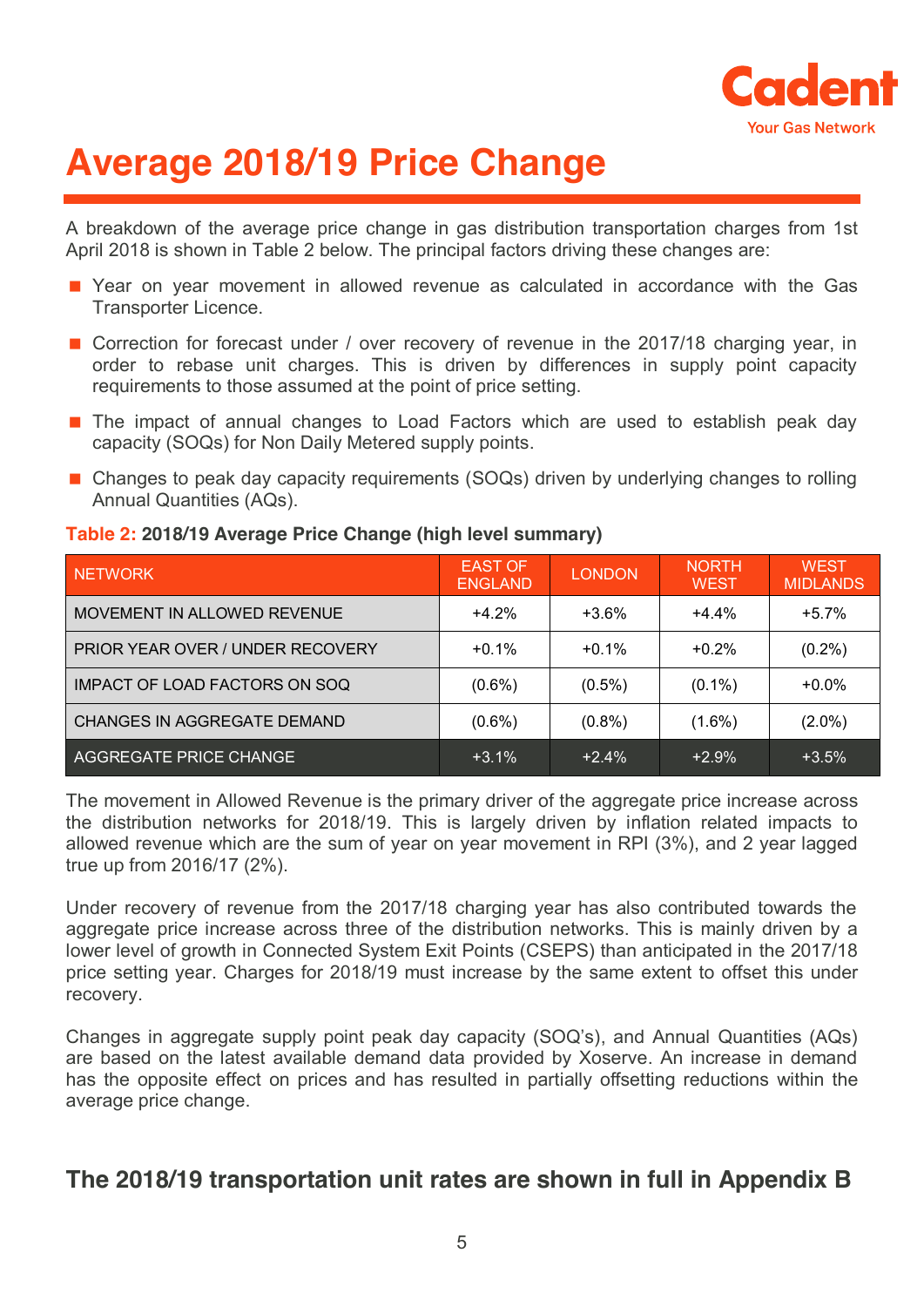

## <span id="page-5-0"></span>**Movement since Indicative Charges**

Table 3 below summarises the impact of the items that have crystallised since the publication of the Indicative charges:

- The Inflation indexation factor for 2018/19 is based on the November 2017 HM Treasury Forecast for the UK Economy and has given rise to a very low level of downward movement in the average price change.
- Cost of Debt settled higher than initially forecast at 2.03% via the 2017 AIP process. This has driven a slight increase in the average price change (+0.2%). This stemmed from the cessation of Bank of England data that underpins the cost of debt indexation calculation. It is anticipated this will be cumulatively corrected in the 2018 AIP.
- In addition to the finalisation of the Cost of Debt element of the 2017 AIP, finalisation of the overall MODt was slightly higher than previous forecasts, resulting from higher pension deficit administration costs. This produced a slight increase in the average price change.
- Revised expenditure forecasts against the Network Innovation Allowance (NIA) caused a £3m reduction in allowed revenue across the networks, and a -0.2% reduction in the average price change.
- Confirmation of CEL's claim under the Supplier of Last Resort process resulted in a +0.2% increase in the average price change.
- The latest available demand data from Xoserve has been used to set the final charges, resulting in a reduction to the average price change in comparison to the position reported within the indicative prices. This is largely as a result of industry agreed updates in respect of Unidentified Gas (UIG) and AQ calculation amendments implemented by Xoserve.

#### **Table 3: Movement in Average Price Change since Indicative Charge Setting**

| <b>NETWORK</b>                     | <b>EAST OF</b><br><b>ENGLAND</b> | <b>LONDON</b> | <b>NORTH</b><br><b>WEST</b> | <b>WEST</b><br><b>MIDLANDS</b> |
|------------------------------------|----------------------------------|---------------|-----------------------------|--------------------------------|
| <b>INDICATIVE PRICE CHANGE</b>     | $+4.0%$                          | $+3.5%$       | $+4.2%$                     | $+5.1%$                        |
| <b>CRYSTALISATION OF RPIF TERM</b> | $(0.0\%)$                        | $(0.0\%)$     | $(0.0\%)$                   | $(0.0\%)$                      |
| COST OF DEBT AT 2.03%              | $+0.1%$                          | $+0.2%$       | $+0.1%$                     | $+0.1%$                        |
| <b>FINALISATION OF MODE</b>        | $+0.1%$                          | $(0.1\%)$     | $+0.0\%$                    | $+0.1%$                        |
| CLAIM FOR SUPPLIER OF LAST RESORT  | $+0.2%$                          | $+0.1%$       | $+0.2%$                     | $+0.2%$                        |
| <b>NIA FORECAST UPDATE</b>         | $(0.1\%)$                        | $(0.2\%)$     | $(0.2\%)$                   | $(0.2\%)$                      |
| <b>DEMAND UPDATES</b>              | $(1.2\%)$                        | $(1.1\%)$     | $(1.4\%)$                   | $(1.7\%)$                      |
| <b>FINAL PRICE CHANGE</b>          | $+3.1%$                          | $+2.4%$       | $+2.9%$                     | $+3.5%$                        |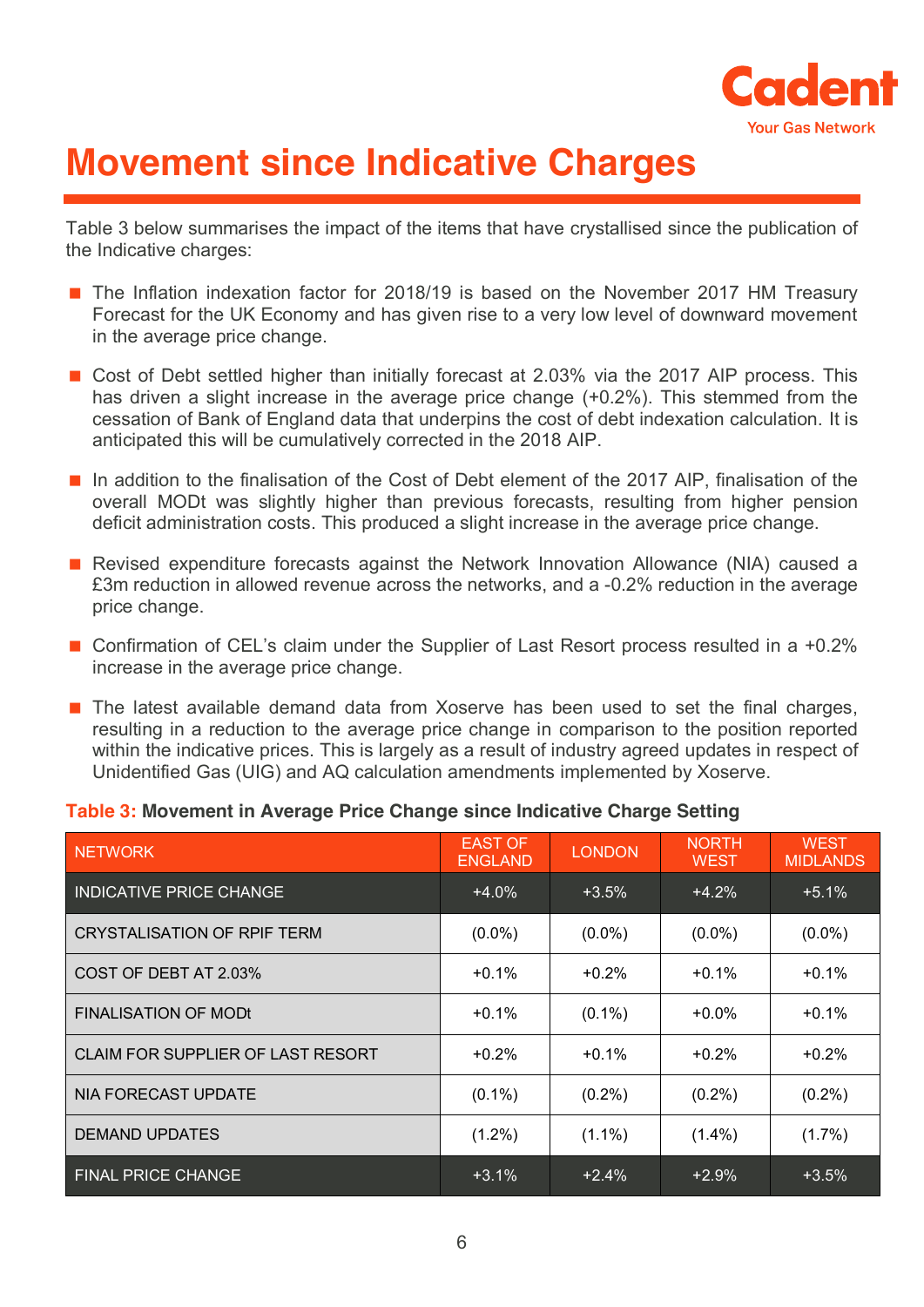

## <span id="page-6-0"></span>**Movement since December Quarterly Revenue Forecast**

Table 4 below reflects the movement in the average price changes compared to the positions reported in our quarterly revenue report published in December 2017. The movements are primarily driven by:

- Confirmation of CEL's claim under the Supplier of Last Resort process which resulted in minor downward movement in the average price change.
- AQ calculation amendments implemented by Xoserve produced a further decrease in the average price change than that reported within the December 2017 quarterly revenue forecast.

#### **Table 4: Movement in Average Price Change since Dec-17 Quarterly Revenue Forecast**

| <b>NETWORK</b>                       | <b>EAST OF</b><br><b>ENGLAND</b> | <b>LONDON</b> | <b>NORTH</b><br><b>WEST</b> | <b>WEST</b><br><b>MIDLANDS</b> |
|--------------------------------------|----------------------------------|---------------|-----------------------------|--------------------------------|
| DEC-17 MOD0186 PRICE CHANGE          | $+3.5\%$                         | $+3.0%$       | $+3.5%$                     | $+4.2%$                        |
| CONFIRMATION SUPPLIER OF LAST RESORT | $(0.0\%)$                        | $(0.0\%)$     | $(0.0\%)$                   | $(0.0\%)$                      |
| <b>DEMAND UPDATES</b>                | $(0.4\%)$                        | $(0.5\%)$     | $(0.6\%)$                   | $(0.6\%)$                      |
| <b>FINAL PRICE CHANGE</b>            | $+3.1%$                          | $+2.4%$       | $+2.9%$                     | $+3.5%$                        |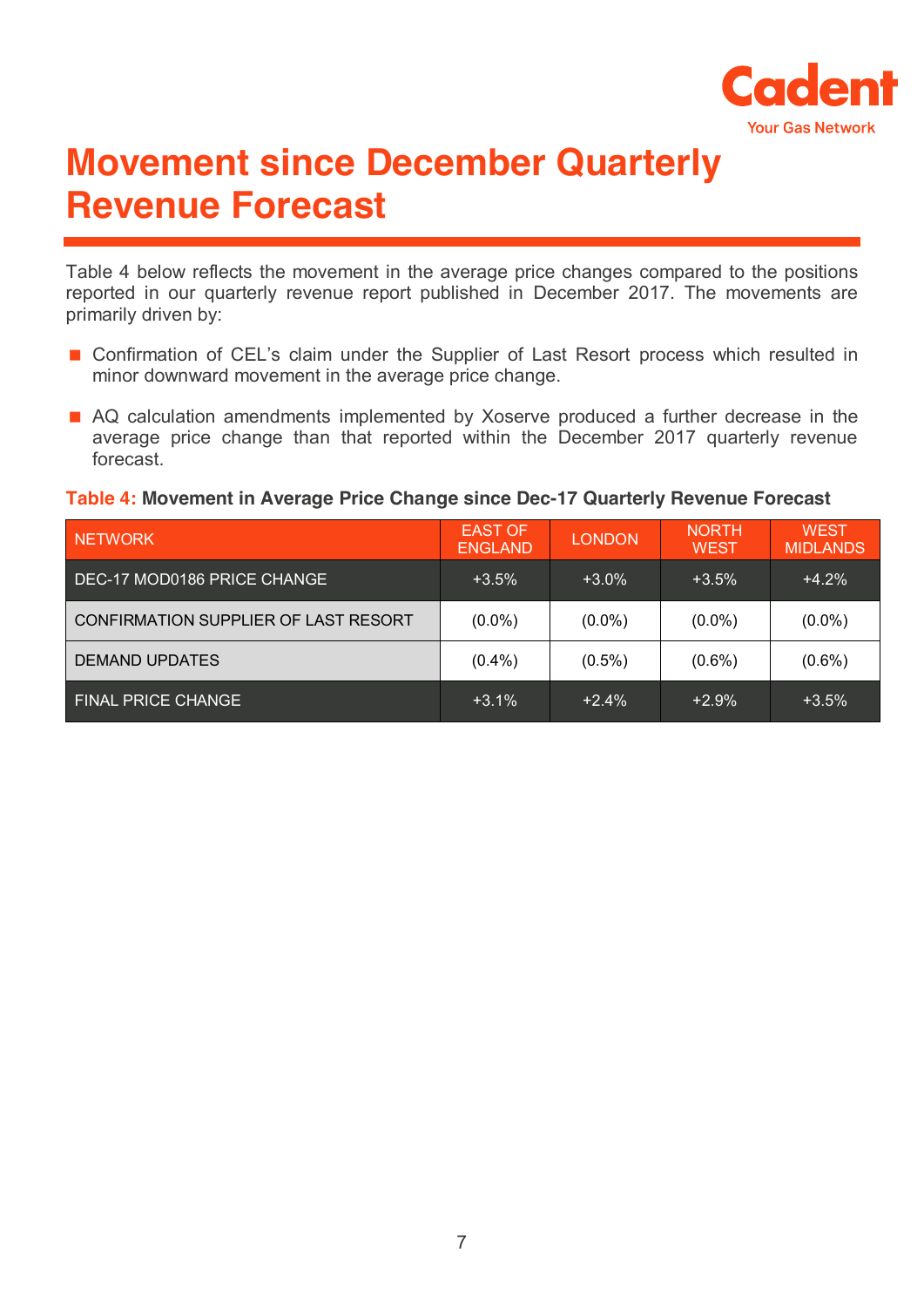

## <span id="page-7-0"></span>**2018/19 Allowed Revenue**

The movement in Allowed Revenue between 2017/18 and 2018/19 is the largest contributing factor to the average price change. The key elements driving this movement are:

- Inflationary increases to uplift into  $2018/19$  prices.
- Movements in base revenue as per RIIO GD-1 Final Proposals.
- Impact of Ofgem's MODt direction via the 2017 Annual Iteration Process (AIP).
- 2 year lagged RPI "true-up" from 2016/17 (where actual RPI outturn was lower than the HM Treasury forecasts used for the purposes of price setting).
- CEL's claim under the Supplier of Last Resort process. This was previously presented as a risk item within our indicative charges, but network level values have been subsequently confirmed by Ofgem. Whilst this does not have a particularly material impact on our final position, it is lower than the risk indicated within the indicative charges.
- 2 year lagged adjustments from 2016/17 in respect of pass through costs, incentives, and over/under recovery in revenue collection.

A trace between allowed revenues for 2017/18 and 2018/19 is shown in Table 5 below. Further analysis of 2018/19 Allowed Revenue broken down by components can be found in Appendix A.

#### **Table 5: Year on Year Movement in Allowed Revenue (£m)**

| <b>NETWORK</b>                        | <b>EAST OF</b><br><b>ENGLAND</b> | <b>LONDON</b> | <b>NORTH</b><br><b>WEST</b> | <b>WEST</b><br><b>MIDLANDS</b> |
|---------------------------------------|----------------------------------|---------------|-----------------------------|--------------------------------|
| 2017-18 ALLOWED REVENUE               | 618.7                            | 418.6         | 434.6                       | 325.9                          |
| UPLIFT TO 2018/19 PRICES              | 20.5                             | 14.0          | 14.6                        | 10.9                           |
| BASE REVENUE PER FINAL PROPOSALS      | (1.4)                            | (1.3)         | (2.0)                       | 0.4                            |
| PRICE CONTROL FINAL MODEL ADJUSTMENT  | (1.1)                            | (4.2)         | (2.1)                       | 2.0                            |
| LAGGED INFLATION TRUE UP FROM 2016/17 | 11.9                             | 8.7           | 8.4                         | 6.4                            |
| CLAIM FOR SUPPLIER OF LAST RESPORT    | 1.2                              | 0.6           | 0.8                         | 0.6                            |
| COST PASS THROUGH ADJUSTMENT          | 3.4                              | (0.1)         | 1.1                         | 2.9                            |
| NON TOTEX INCENTIVES                  | (3.8)                            | (1.6)         | (1.4)                       | (0.9)                          |
| 2016/17 (OVER) / UNDER COLLECTION     | (4.8)                            | (0.9)         | (0.3)                       | (3.6)                          |
| 2018-19 ALLOWED REVENUE               | 644.5                            | 433.7         | 453.8                       | 344.5                          |
| % CHANGE IN ALLOWED REVENUE           | $+4.2%$                          | $+3.6%$       | $+4.4%$                     | $+5.7%$                        |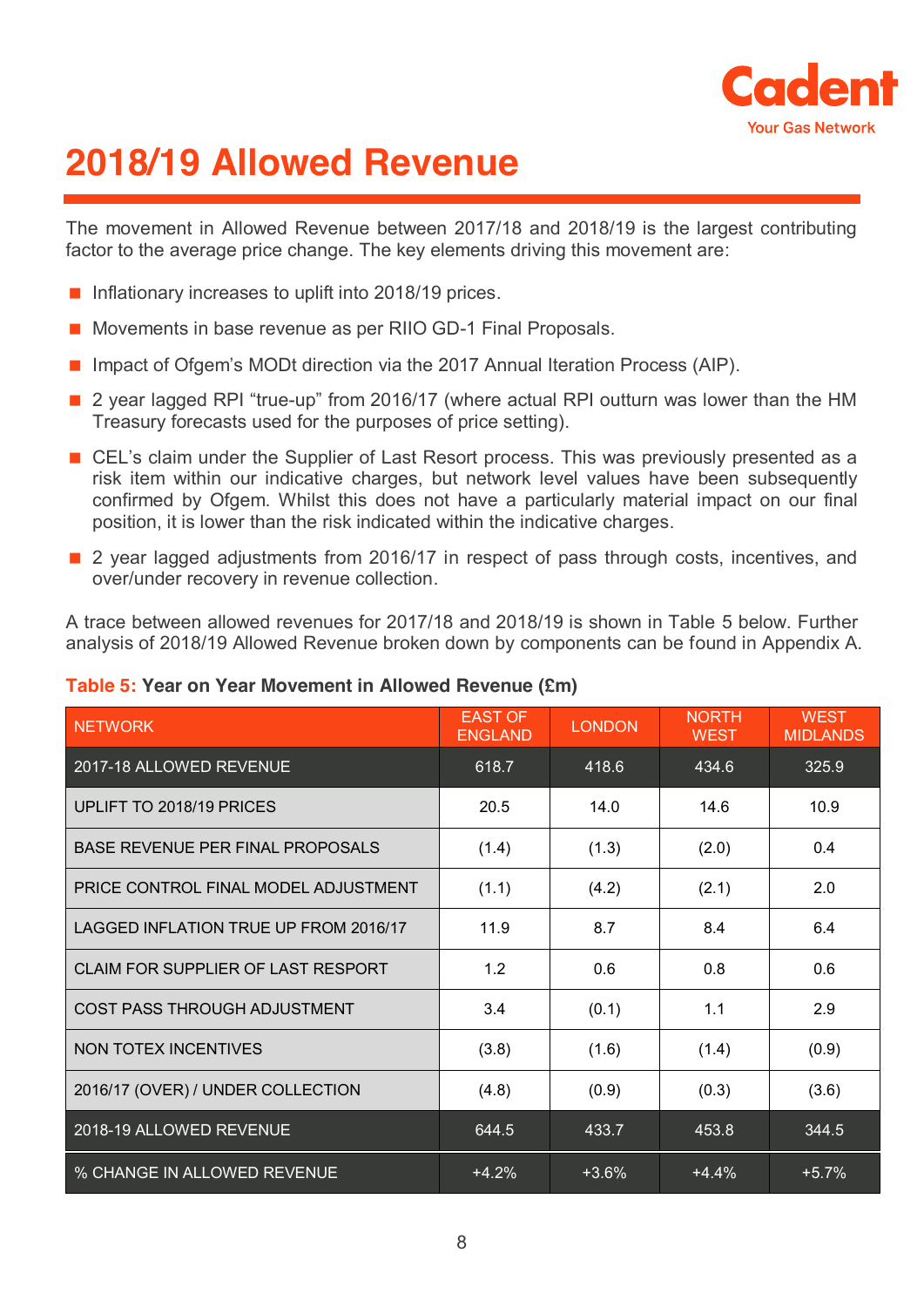

## <span id="page-8-0"></span>**2017/18 Forecast Revenue Recovery**

Current year revenue collection has a bearing on year ahead price setting, as any over or under collection of revenue needs to be offset by re-basing the unit prices. In a current year under recovery situation, year ahead prices will need to be increased, and conversely in an over recovery situation, year ahead prices will need to be decreased. The reasons why under/over recovery may occur are:

- Changes in underlying demand conditions against those assumed at the point of price setting.
- Growth in Connected System Exit Points (CSEPs). We adopt a 3 year rolling average movement in demand as a predictor for future demand conditions in this regard, but the extent to which actual growth matches this assumption will be a source of revenue collection variance.
- **EX Special Condition 1B of the Gas Transporter Licence requires us to use our best** endeavours not to over recover revenue beyond the Maximum Allowed Revenue set by the Licence. In practice, we target a low level of under recovery in price setting in order to discharge this obligation.

Table 6 below shows the 2017/18 revenue collection forecast. Against the demand conditions that have actually manifested, current prices are slightly too low for the East of England, London and North West networks, but too high for the West Midlands. We must therefore slightly increase next year's charges for East of England, London and North West, but decrease charges for West Midlands.

| <b>NETWORK</b>                        | <b>EAST OF</b><br><b>ENGLAND</b> | <b>LONDON</b> | <b>NORTH</b><br><b>WEST</b> | <b>WEST</b><br><b>MIDLANDS</b> |
|---------------------------------------|----------------------------------|---------------|-----------------------------|--------------------------------|
| ALLOWED REVENUE 2017-18 (£m)          | 618.7                            | 418.6         | 434.6                       | 325.9                          |
| COLLECTED REVENUE 2017-18 (£m)        | 618.3                            | 418.1         | 433.8                       | 326.7                          |
| FORECAST (UNDER) / OVER RECOVERY (£m) | (0.5)                            | (0.5)         | (0.8)                       | 0.7                            |
| FORECAST (UNDER) / OVER RECOVERY %    | $(0.1\%)$                        | $(0.1\%)$     | $(0.2\%)$                   | $+0.2%$                        |

#### **Table 6: Collected Revenue Forecast 2017/18**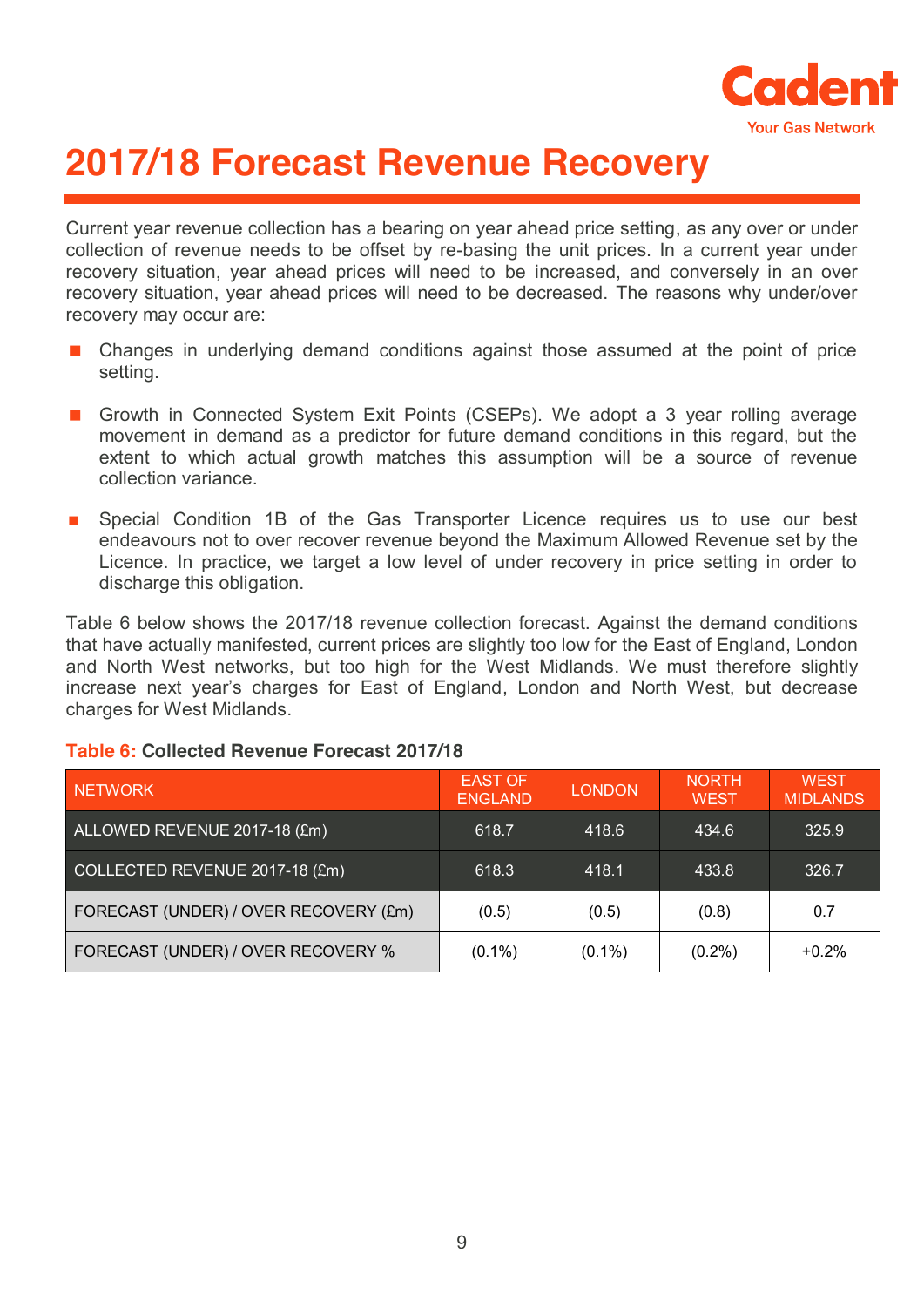

## <span id="page-9-0"></span>**2018/19 Forecast Revenue Recovery**

The current forecast for collectable revenue in 2018/19 is shown in Table 7 below. As unit prices have decimalisation restrictions it is difficult to set charges to recover the exact amount of allowed revenue. In order to comply with our Licence, we must use best endeavours in setting charges to ensure that collectable revenue for each network does not exceed maximum allowed revenue for the relevant formula year. In practice prices are set to achieve a minimised level of under-recovery. Consequently, our final charge calculation delivers a small inherent under recovery.

#### **Table 7: Collectable Revenue Forecast 2018/19**

| <b>NETWORK</b>                        | <b>EAST OF</b><br><b>ENGLAND</b> | <b>LONDON</b> | <b>NORTH</b><br><b>WEST</b> | <b>WEST</b><br><b>MIDLANDS</b> |
|---------------------------------------|----------------------------------|---------------|-----------------------------|--------------------------------|
| ALLOWED REVENUE 2018-19 (£m)          | 644.5                            | 433.7         | 453.8                       | 344.5                          |
| COLLECTABLE REVENUE 2018-19 (£m)      | 644.4                            | 433.5         | 453.6                       | 344.3                          |
| FORECAST (UNDER) / OVER RECOVERY (£m) | (0.2)                            | (0.2)         | (0.2)                       | (0.2)                          |
| FORECAST (UNDER) / OVER RECOVERY %    | $(0.02\%)$                       | $(0.04\%)$    | $(0.05\%)$                  | $(0.05\%)$                     |

A key benefit of the 'Project Nexus' implementation in June 2017 is that it will utilise fixed peak day capacity positions (SOQs) for the entirety of a charging year, significantly reducing the risk of over or under recovery of revenue that was previously caused by step changes in demand at the commencement of each gas year.

Going forwards, we anticipate that further revenue collection risks will be limited to seasonal variations on commodity driven revenue (+/- 0.2% collection risk), and the impact of organic expansions and contractions in the chargeable base (including the CSEP growth as mentioned above) on capacity driven revenue (+/-0.2% collection risk).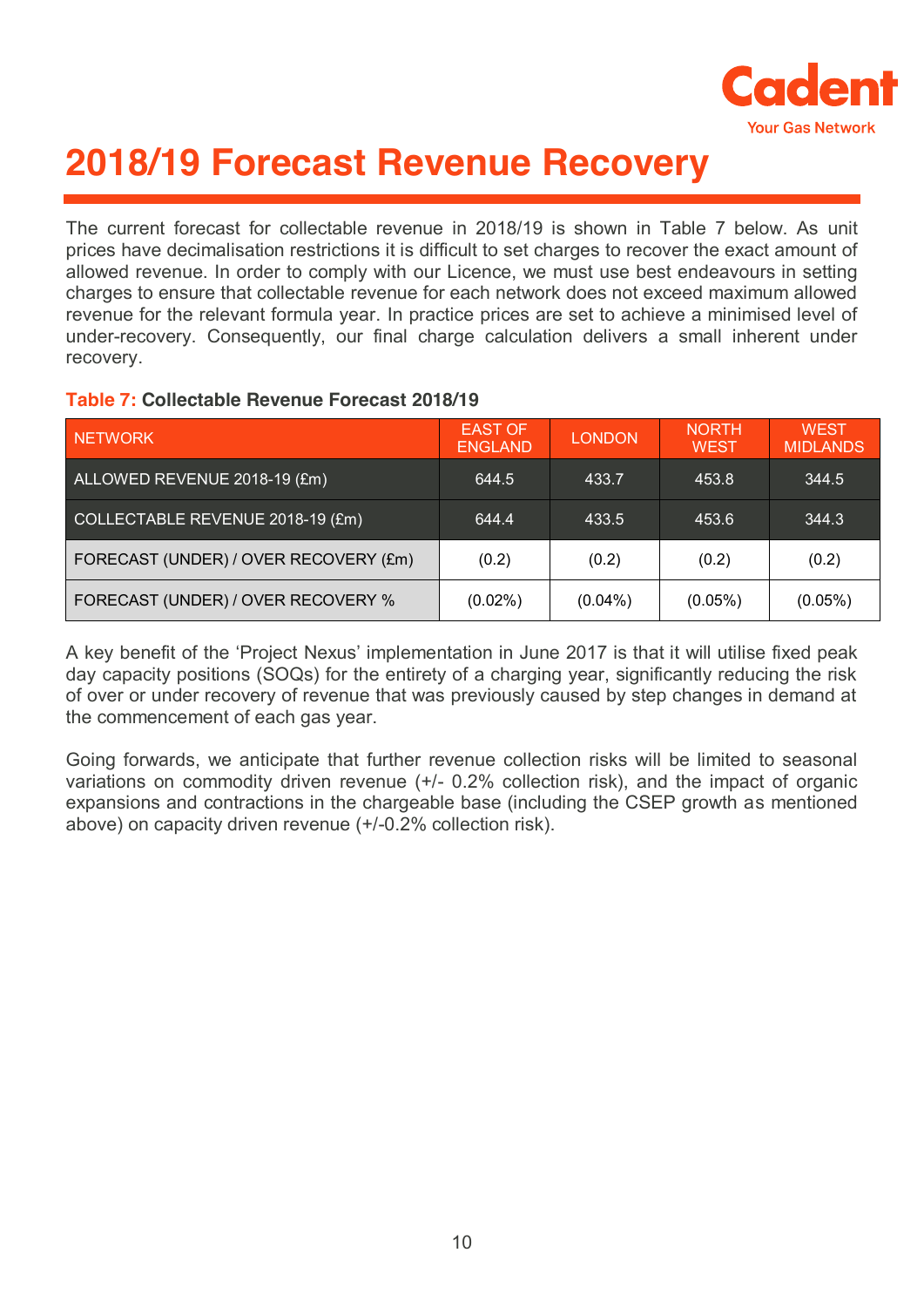

## <span id="page-10-0"></span>**Changes in Aggregate Demand**

As a consequence of Project Nexus implementation Annual Quantities (AQs) will now develop on a rolling basis as opposed to the former Annual AQ Review process. For the purposes of final charge setting a snapshot of AQ and SOQ will be taken in early December. This will (subject to low level impacts via the AQ amendment window) become effective for transportation charge purposes from 1<sup>st</sup> April the following year. This will provide much greater certainty on chargeable volumes and significantly reduce revenue collection risks, as mid-year step changes in demand will no longer have a bearing.

To provide assurance on the price setting process we have been monitoring rolling AQs and SOQs on a monthly basis. As previously noted, we have observed that there has been a greater degree of change in demand than anticipated from the positions reported within our indicative charges.

Charts A and B below show the monthly cumulative percentage change in AQs and SOQs since the implementation of Project Nexus. The movements between October and January are largely driven by:

- Industry sanctioned Unidentified Gas updates on AQs and SOQs between November and December 2017
- AQ calculation amendments between December 2017 and January 2018
- The impact of 2017 load factors on SOQs in October 2017

**Chart A: Cumulative monthly movement in aggregate Annual Quantities (AQs)**

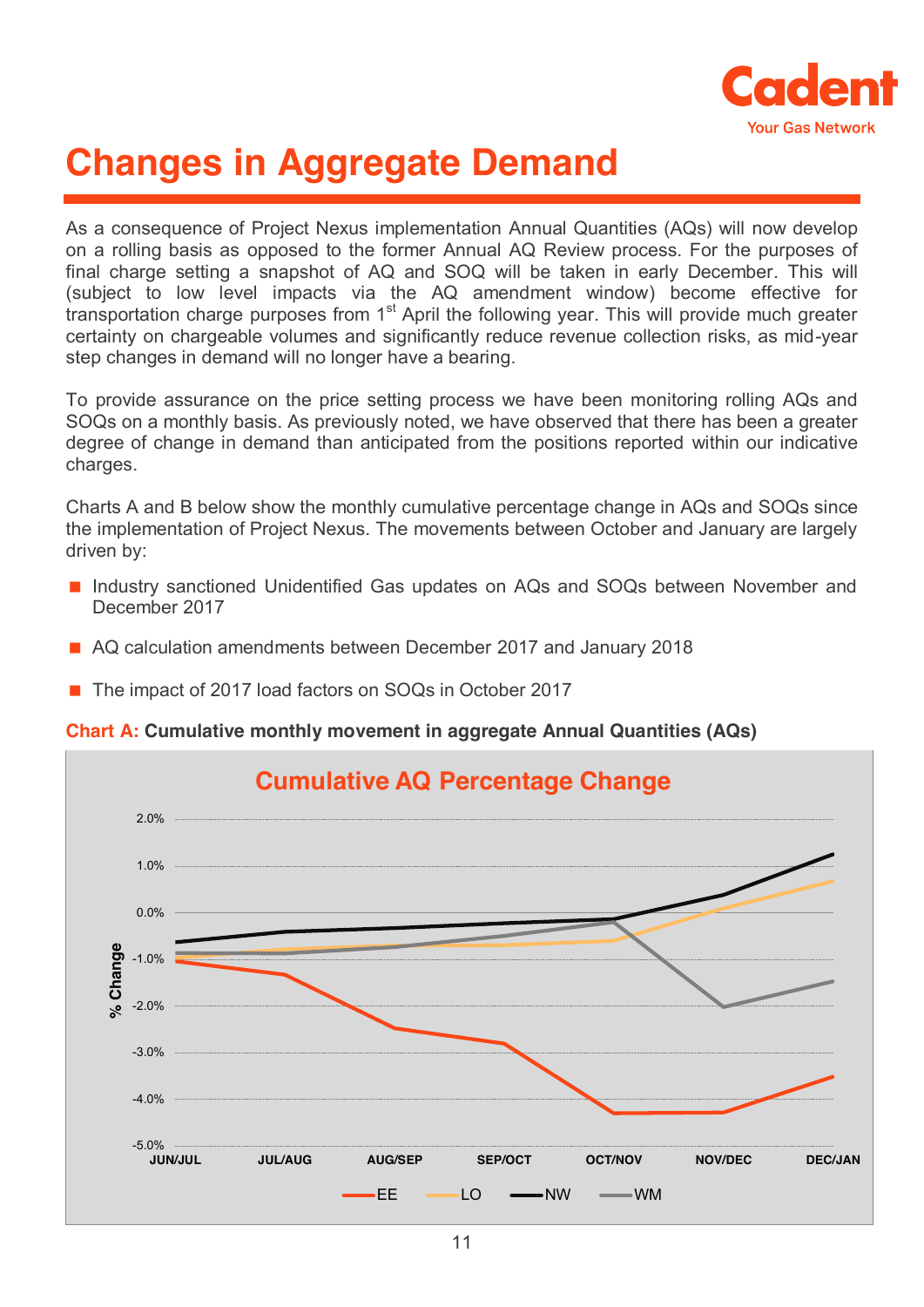



**Chart B: Cumulative monthly movement in aggregate Supply Point Capacity (SOQs)**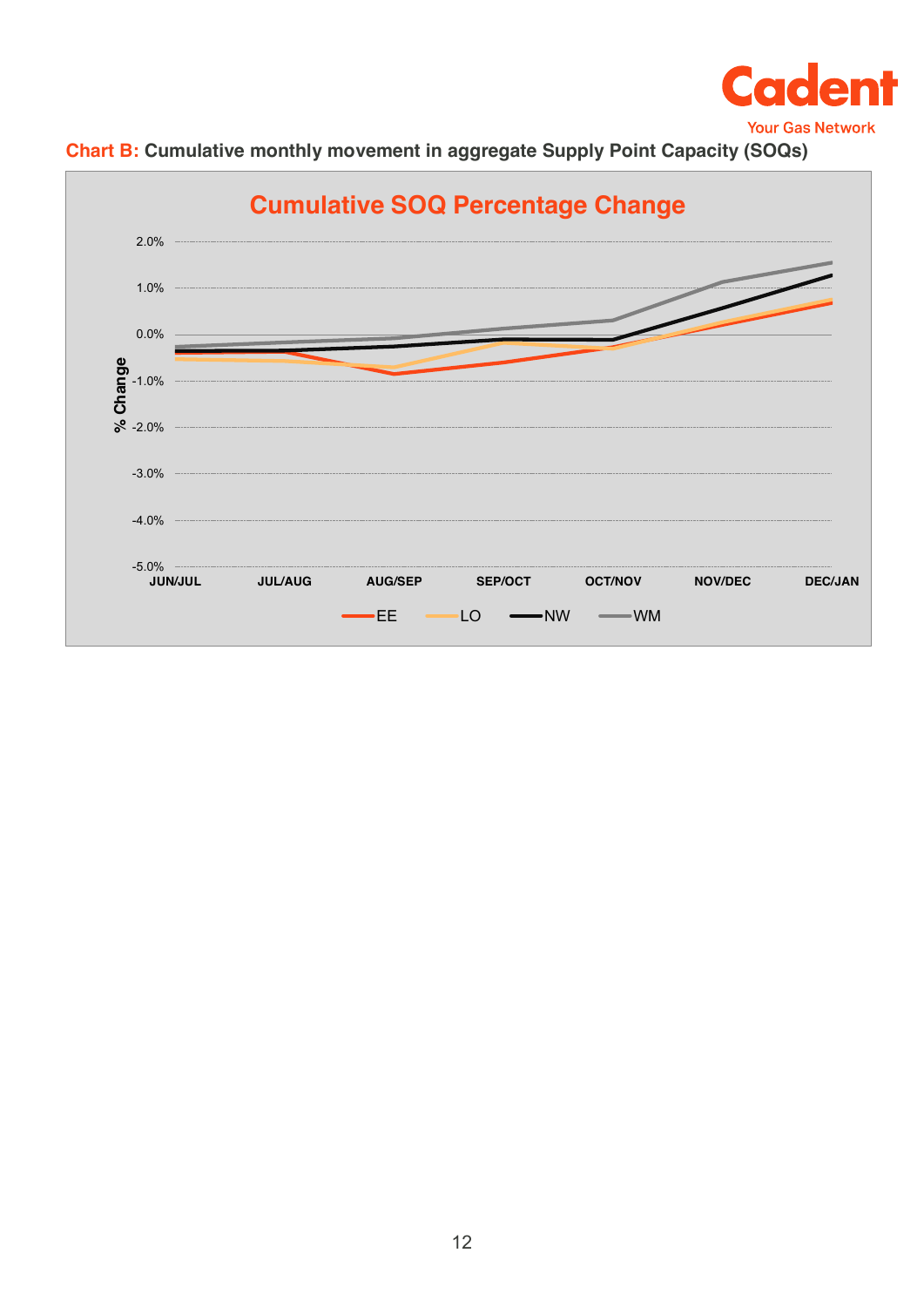

## <span id="page-12-0"></span>**Impact of Changes to NDM Load Factors**

The demand data underpinning our final charges is inclusive of the impact of the implementation of the 2017 Non Daily Metered (NDM) load factors.

Load factors are used to derive peak day capacity requirements (SOQs) for Non Daily Metered supply points, and are published annually by Xoserve via the Demand Estimation Sub Committee (DESC). Previously, implementation of these at the commencement of each October gas year has been both a driver of in year over or under recovery risk, and an area of forecasting uncertainty for year ahead price setting.

Following implementation of Project Nexus, the impact of annual load factor update on charging is deferred until the start of the new charging year, providing greater predictability and stability in charges.

Chart C below shows the impact of load factor implementation on aggregate SOQs over the past 5 years (note this has an inverse impact on unit prices).



#### **Chart C: Movement in Annual Load Factors**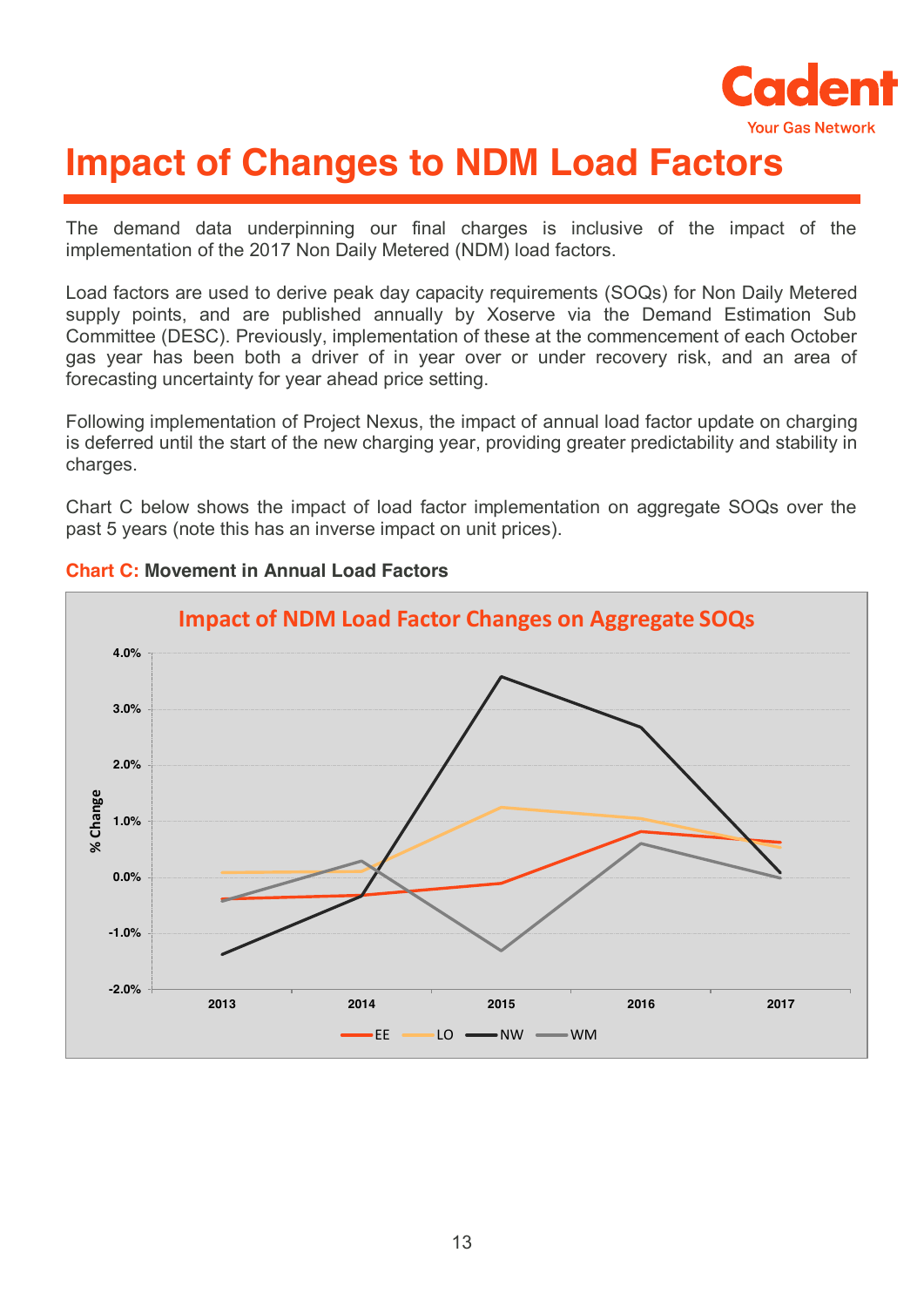

## <span id="page-13-0"></span>**Charging Methodology**

No changes have been made to the Gas Distribution Charging Methodology which is contained within the Uniform Network Code (UNC) or to the structure of the charges for April 2018. The current charging methodology requires that revenue is recovered to a pre-determined Distribution Network (DN) specific splits between System and Customer charges, and then a further 95/5 sub-split of System charges between Capacity and Commodity. The Customer element is comprised of Capacity and Fixed charges. Unit charges will need to be re-balanced between these categories, and at load band level. This causes individual elements of the transportation charges to change by varying levels around these average positions.

Tables 8 to 10 below confirm target revenue splits achieved against the UNC.

#### **Table 8: Target Revenue Splits set out in the UNC**

| TARGET REVENUE SPLIT REQUIRED BY UNC | <b>EAST OF</b><br><b>ENGLAND</b> | <b>LONDON</b> | <b>NORTH</b><br><b>WEST</b> | <b>WEST</b><br><b>MIDLANDS</b> |
|--------------------------------------|----------------------------------|---------------|-----------------------------|--------------------------------|
| LDZ SYSTEM COMMODITY %               | 5.0%                             | 5.0%          | 5.0%                        | 5.0%                           |
| LDZ SYSTEM CAPACITY %                | 95.0%                            | 95.0%         | 95.0%                       | 95.0%                          |
| LDZ SYSTEM %                         | 70.5%                            | 68.1%         | 73.7%                       | 74.0%                          |
| LDZ CUSTOMER %                       | 29.5%                            | 31.9%         | 26.3%                       | 26.0%                          |

#### **Table 9: Revenue Splits Achieved in 2018/19 Price Setting**

| ACTUAL SPLITS ACHIEVED        | <b>EAST OF</b><br><b>ENGLAND</b> | <b>LONDON</b> | <b>NORTH</b><br><b>WEST</b> | <b>WEST</b><br><b>MIDLANDS</b> |
|-------------------------------|----------------------------------|---------------|-----------------------------|--------------------------------|
| <b>LDZ SYSTEM COMMODITY %</b> | 5.0%                             | 5.0%          | 5.0%                        | 5.0%                           |
| LDZ SYSTEM CAPACITY %         | 95.0%                            | 95.0%         | 95.0%                       | 95.0%                          |
| LDZ SYSTEM %                  | 70.5%                            | 68.1%         | 73.7%                       | 74.0%                          |
| LDZ CUSTOMER %                | 29.5%                            | 31.9%         | 26.3%                       | 26.0%                          |

#### **Table 10: Variance to UNC Target Splits**

| <b>VARIANCE</b>      | <b>EAST OF</b><br><b>ENGLAND</b> | <b>LONDON</b> | <b>NORTH</b><br><b>WEST</b> | <b>WEST</b><br><b>MIDLANDS</b> |
|----------------------|----------------------------------|---------------|-----------------------------|--------------------------------|
| LDZ SYSTEM COMMODITY | $0.0\%$                          | $0.0\%$       | $0.0\%$                     | $0.0\%$                        |
| LDZ SYSTEM CAPACITY  | $0.0\%$                          | $0.0\%$       | $0.0\%$                     | $0.0\%$                        |
| <b>LDZ SYSTEM</b>    | $0.0\%$                          | $0.0\%$       | $0.0\%$                     | $0.0\%$                        |
| LDZ CUSTOMER         | $0.0\%$                          | $0.0\%$       | $0.0\%$                     | $0.0\%$                        |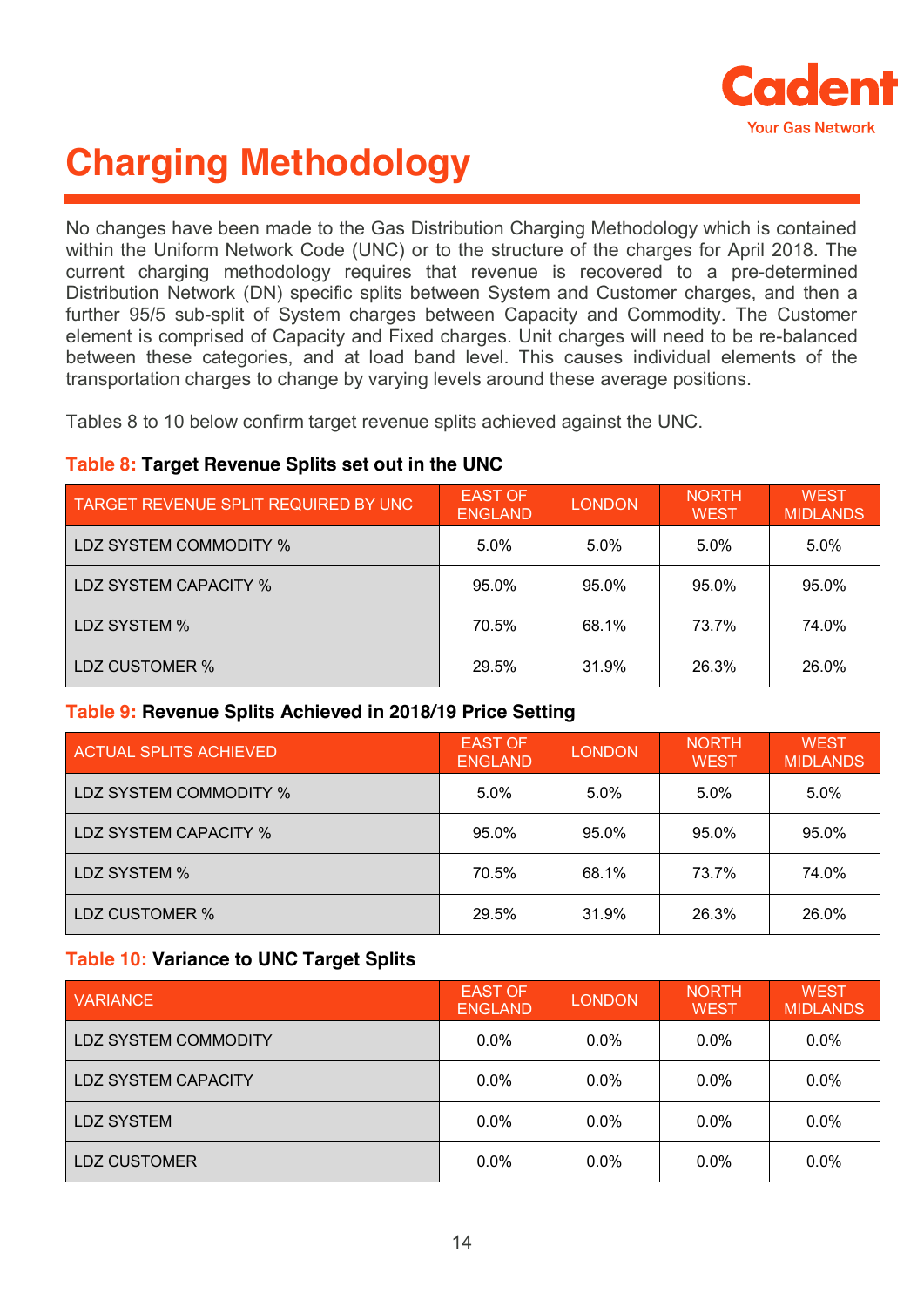

Tables 11 and 12 below provide a further breakdown of the price change for each component and its weighted average contribution to the overall price change.

#### **Table 11: Price Change by Component**

| <b>PRICE CHANGE %</b>               | <b>EAST OF</b><br><b>ENGLAND</b> | <b>LONDON</b> | <b>NORTH</b><br><b>WEST</b> | <b>WEST</b><br><b>MIDLANDS</b> |
|-------------------------------------|----------------------------------|---------------|-----------------------------|--------------------------------|
| LDZ SYSTEM COMMODITY PRICE CHANGE   | $+3.7%$                          | $+2.7%$       | $+2.4%$                     | $+3.5%$                        |
| LDZ SYSTEM CAPACITY PRICE CHANGE    | $+2.8%$                          | $+2.8%$       | $+3.2%$                     | $+3.3%$                        |
| LDZ CUSTOMER PRICE CHANGE           | $+2.8%$                          | $+2.1%$       | $+3.4%$                     | $+3.7%$                        |
| LDZ AGGREGATE PRICE CHANGE          | $+2.8%$                          | $+2.6%$       | $+3.3%$                     | $+3.4%$                        |
| <b>ECN PRICE CHANGE</b>             | $+10.8%$                         | $(0.4\%)$     | $(0.6\%)$                   | $+5.4%$                        |
| AVERAGE TRANSPORTATION PRICE CHANGE | $+3.1%$                          | $+2.4%$       | $+2.9%$                     | $+3.5%$                        |

#### **Table 12: Weighted Contribution to Average Price Change**

| <b>NETWORK</b>                      | <b>EAST OF</b><br><b>ENGLAND</b> | <b>LONDON</b> | NORTH.<br><b>WEST</b> | <b>WEST</b><br><b>MIDLANDS</b> |
|-------------------------------------|----------------------------------|---------------|-----------------------|--------------------------------|
| LDZ SYSTEM COMMODITY PRICE CHANGE   | $+0.1%$                          | $+0.1%$       | $+0.1%$               | $+0.1%$                        |
| LDZ SYSTEM CAPACITY PRICE CHANGE    | $+1.8%$                          | $+1.7%$       | $+2.1%$               | $+2.1%$                        |
| LDZ CUSTOMER PRICE CHANGE           | $+0.8%$                          | $+0.6%$       | $+0.8%$               | $+0.9%$                        |
| LDZ AGGREGATE PRICE CHANGE          | $+2.7%$                          | $+2.4%$       | $+3.0%$               | $+3.2%$                        |
| <b>ECN PRICE CHANGE</b>             | $+0.4%$                          | $(0.0\%)$     | $(0.0\%)$             | $+0.3%$                        |
| AVERAGE TRANSPORTATION PRICE CHANGE | $+3.1%$                          | $+2.4%$       | $+2.9%$               | $+3.5%$                        |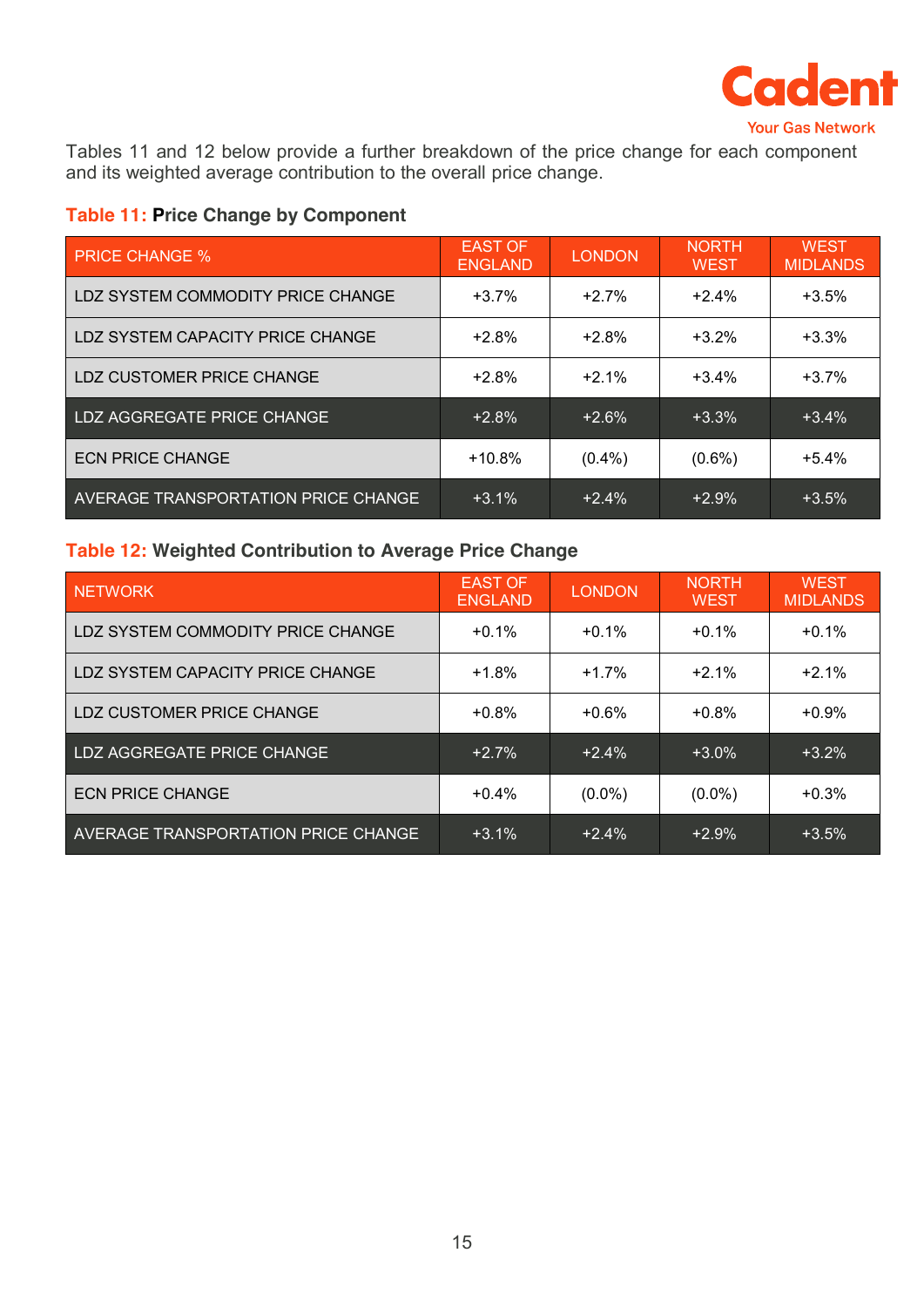

## <span id="page-15-0"></span>**Analysis of Price Change by Charge Band**

Tables 13 to 17 provide an analysis of the price change at charge band level.

#### **Table 13: LDZ System Commodity Price Change by Charging Band**

| SYSTEM COMMODITY PRICE CHANGE      | <b>EAST OF</b><br><b>ENGLAND</b> | <b>LONDON</b> | <b>NORTH</b><br><b>WEST</b> | <b>WEST</b><br><b>MIDLANDS</b> |
|------------------------------------|----------------------------------|---------------|-----------------------------|--------------------------------|
| UP TO 73,200 KWH PER ANNUM         | $+3.7%$                          | $+2.8%$       | $+2.3%$                     | $+3.5%$                        |
| 73,200 KWH - 732,000 KWH PER ANNUM | $+3.5%$                          | $+2.2%$       | $+2.7%$                     | $+3.6%$                        |
| 732,000 KWH PER ANNUM AND ABOVE    | $+3.7%$                          | $+2.4%$       | $+2.9%$                     | $+3.4%$                        |
| <b>TOTAL</b>                       | $+3.7%$                          | $+2.7%$       | $+2.4%$                     | $+3.5%$                        |

#### **Table 14: LDZ System Capacity Price Change by Charging Band**

| SYSTEM CAPACITY PRICE CHANGE       | <b>EAST OF</b><br><b>ENGLAND</b> | <b>LONDON</b> | <b>NORTH</b><br><b>WEST</b> | <b>WEST</b><br><b>MIDLANDS</b> |
|------------------------------------|----------------------------------|---------------|-----------------------------|--------------------------------|
| UP TO 73,200 KWH PER ANNUM         | $+2.8%$                          | $+2.8%$       | $+3.2%$                     | $+3.2%$                        |
| 73,200 KWH - 732,000 KWH PER ANNUM | $+2.8%$                          | $+2.8%$       | $+3.2%$                     | $+3.3%$                        |
| 732,000 KWH PER ANNUM AND ABOVE    | $+2.8%$                          | $+2.8%$       | $+3.2%$                     | $+3.4%$                        |
| <b>TOTAL</b>                       | $+2.8%$                          | $+2.8%$       | $+3.2\%$                    | $+3.3%$                        |

#### **Table 15: LDZ Customer Capacity Price Change by Charging Band**

| <b>CUSTOMER CAPACITY PRICE CHANGE</b> | <b>EAST OF</b><br><b>ENGLAND</b> | <b>LONDON</b> | <b>NORTH</b><br><b>WEST</b> | <b>WEST</b><br><b>MIDLANDS</b> |
|---------------------------------------|----------------------------------|---------------|-----------------------------|--------------------------------|
| UP TO 73,200 KWH PER ANNUM            | $+2.8%$                          | $+2.1%$       | $+3.4%$                     | $+3.7%$                        |
| 73,200 KWH - 732,000 KWH PER ANNUM    | $+3.1\%$                         | $+2.5%$       | $+3.7%$                     | $+3.4%$                        |
| 732,000 KWH PER ANNUM AND ABOVE       | $+2.6%$                          | $+2.3%$       | $+3.6%$                     | $+3.9%$                        |
| <b>TOTAL</b>                          | $+2.8\%$                         | $+2.1%$       | $+3.4%$                     | $+3.7%$                        |

#### **Table 16: LDZ Customer Fixed Price Change by Charging Band**

| <b>CUSTOMER FIXED PRICE CHANGE</b> | <b>EAST OF</b><br><b>ENGLAND</b> | <b>LONDON</b> | <b>NORTH</b><br><b>WEST</b> | <b>WEST</b><br><b>MIDLANDS</b> |
|------------------------------------|----------------------------------|---------------|-----------------------------|--------------------------------|
| UP TO 73,200 KWH PER ANNUM         |                                  |               |                             |                                |
| 73,200 KWH - 732,000 KWH PER ANNUM | $+2.8%$                          | $+2.1%$       | $+3.5%$                     | $+3.7%$                        |
| 732,000 KWH PER ANNUM AND ABOVE    |                                  |               |                             |                                |
| <b>TOTAL</b>                       | $+2.8%$                          | $+2.1%$       | $+3.5%$                     | $+3.7\%$                       |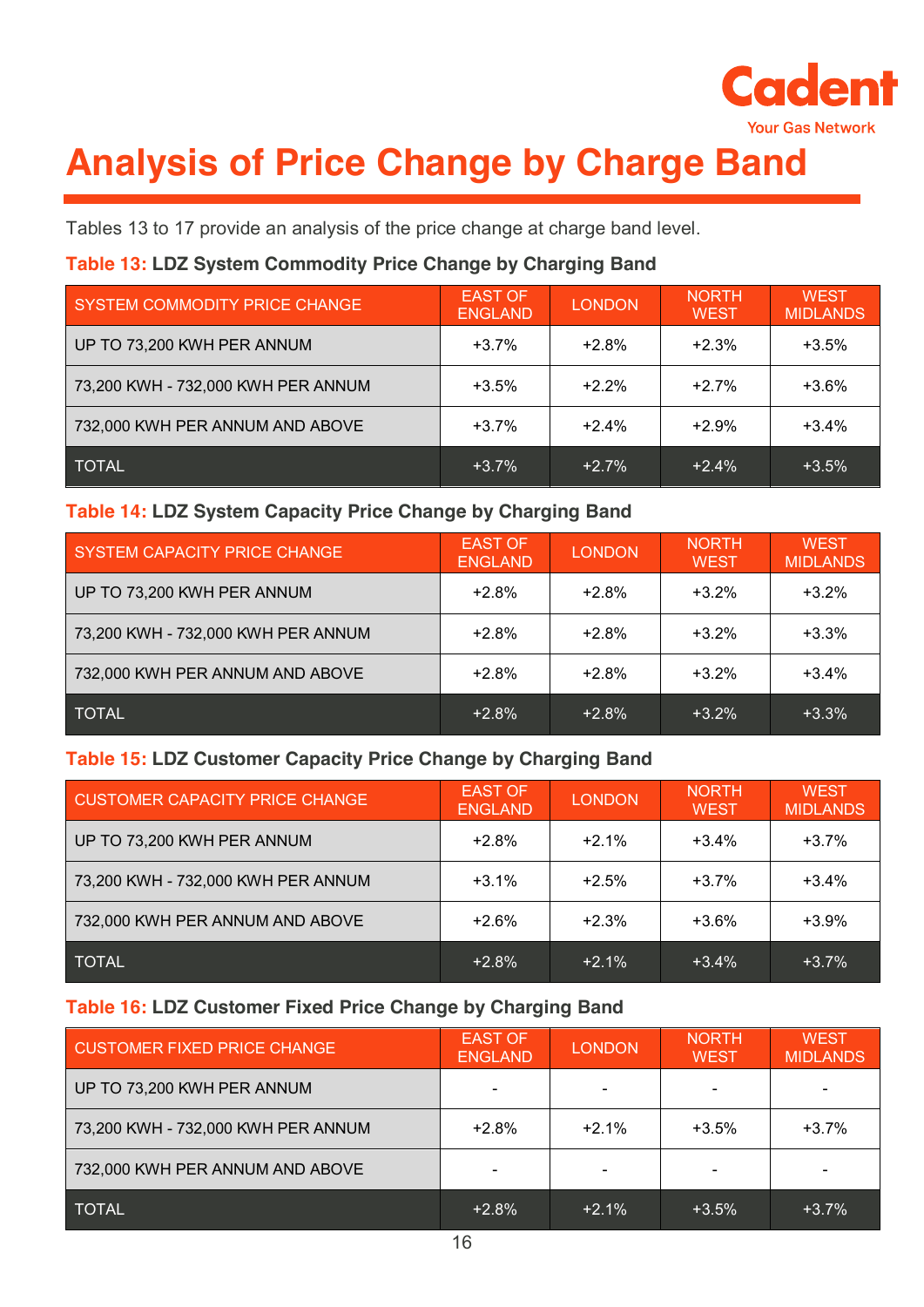

#### **Table 17: ECN Price Change by Exit Zone**

Please note: ECN charges are based on flat rates by Exit Zone rather than by Load Bands. Given that ECN revenue represents only around 6% of total Allowed Revenue on average, this can result in relatively low unit rates that are more sensistive to changes in aggregate SOQ at Exit Zone level, and depending on the concentration of SOQ within an Exit Zone, seemingly more marked percentage movements against the network average. Hence we have shown both the pence per peak day kwh movement and percentage movement in our analysis.

| ECN PRICE CHANGE BY EXIT ZONE |                 | <b>UNIT RATES</b><br>2017/18 | <b>UNIT RATES</b><br>2018/19 | <b>DIFFERENCE</b><br>(PENCE) | $\%$<br><b>DIFFERENCE</b> |
|-------------------------------|-----------------|------------------------------|------------------------------|------------------------------|---------------------------|
|                               | EA1             | 0.0052                       | 0.0044                       | (0.0008)                     | (15.4%)                   |
|                               | EA2             | 0.0050                       | 0.0041                       | (0.0009)                     | (18.0%)                   |
| <b>EAST OF ENGLAND</b>        | EA3             | 0.0015                       | 0.0001                       | (0.0014)                     | (93.3%)                   |
|                               | EA4             | 0.0104                       | 0.0119                       | 0.0015                       | 14.4%                     |
|                               | EM1             | 0.0005                       | 0.0001                       | (0.0004)                     | $(80.0\%)$                |
|                               | EM <sub>2</sub> | 0.0040                       | 0.0024                       | (0.0016)                     | $(40.0\%)$                |
|                               | EM <sub>3</sub> | 0.0134                       | 0.0163                       | 0.0029                       | 21.6%                     |
|                               | EM4             | 0.0098                       | 0.0108                       | 0.0010                       | 10.2%                     |
|                               | <b>AVERAGE</b>  | 0.0082                       | 0.0091                       | 0.0009                       | 10.8%                     |
| <b>LONDON</b>                 | NT <sub>1</sub> | 0.0207                       | 0.0229                       | 0.0022                       | 10.6%                     |
|                               | NT <sub>2</sub> | 0.0122                       | 0.0120                       | (0.0002)                     | (1.6%)                    |
|                               | NT <sub>3</sub> | 0.0116                       | 0.0115                       | (0.0001)                     | (0.9%                     |
|                               | AVERAGE         | 0.0124                       | 0.0123                       | (0.0000)                     | (0.4% )                   |
| <b>NORTH WEST</b>             | NW1             | 0.0195                       | 0.0191                       | (0.0004)                     | (2.1%)                    |
|                               | NW <sub>2</sub> | 0.0252                       | 0.0256                       | 0.0004                       | 1.6%                      |
|                               | AVERAGE         | 0.0215                       | 0.0214                       | (0.0001)                     | (0.6%)                    |
|                               | WM1             | 0.0171                       | 0.0185                       | 0.0014                       | 8.2%                      |
| <b>WEST MIDLANDS</b>          | WM <sub>2</sub> | 0.0148                       | 0.0155                       | 0.0007                       | 4.7%                      |
|                               | WM3             | 0.0130                       | 0.0133                       | 0.0003                       | 2.3%                      |
|                               | AVERAGE         | 0.0150                       | 0.0158                       | 0.0008                       | 5.4%                      |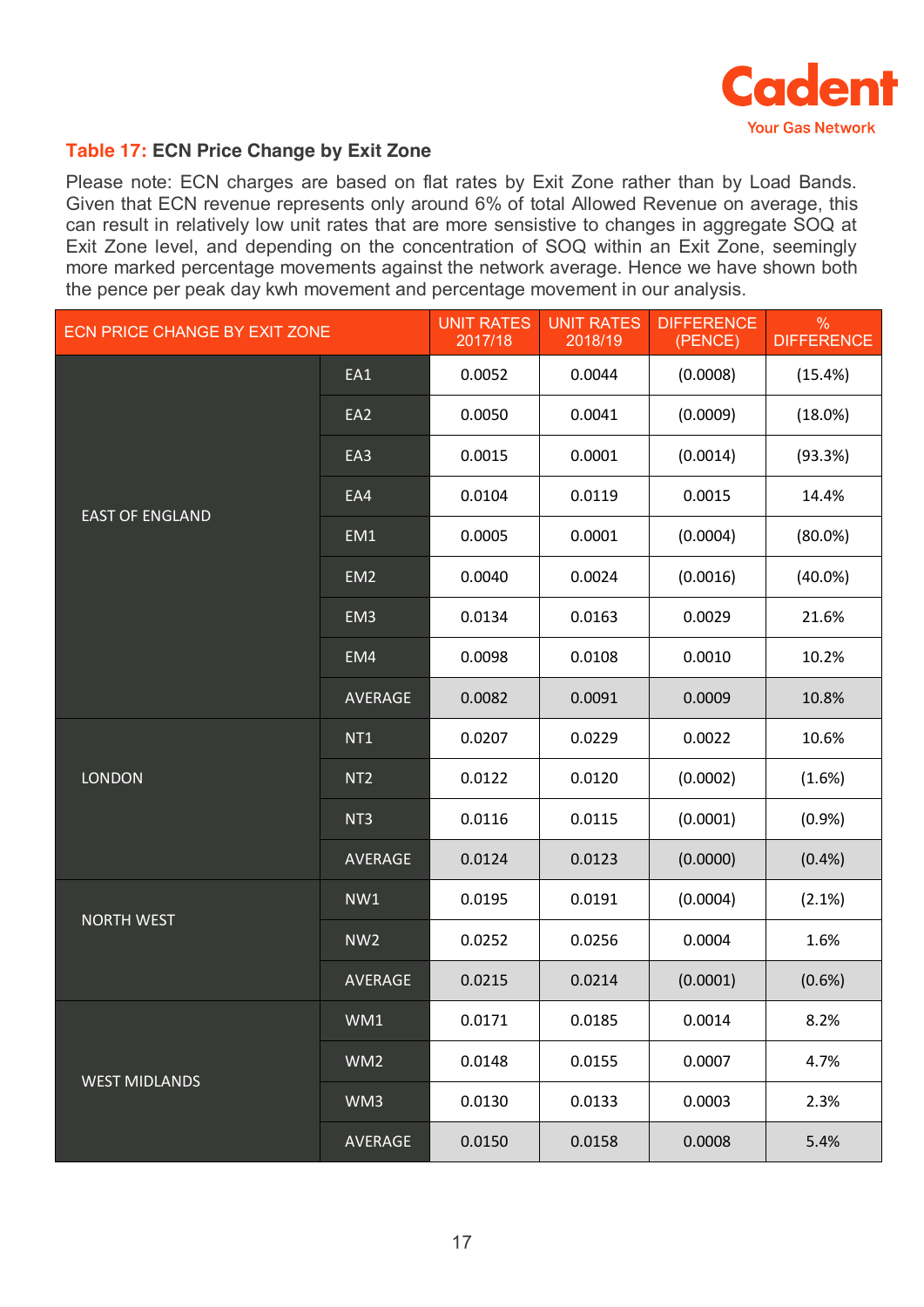

## <span id="page-17-0"></span>**Contact Details**

If you have any questions or require any further information in relation to this notice please contact a member of the Cadent Revenue and Pricing Team:

### **Craig Neilson (Revenue & Pricing Manager)**

craig.neilson@cadentgas.com 07827 929 678

### **Shazia Akhtar (Revenue & Pricing Specialist)**

shazia.akhtar@cadentgas.com 07790 362 337

### **Danishtah Parker (Revenue & Pricing Specialist)**

danishtah.parker@cadentgas.com 07970 829 566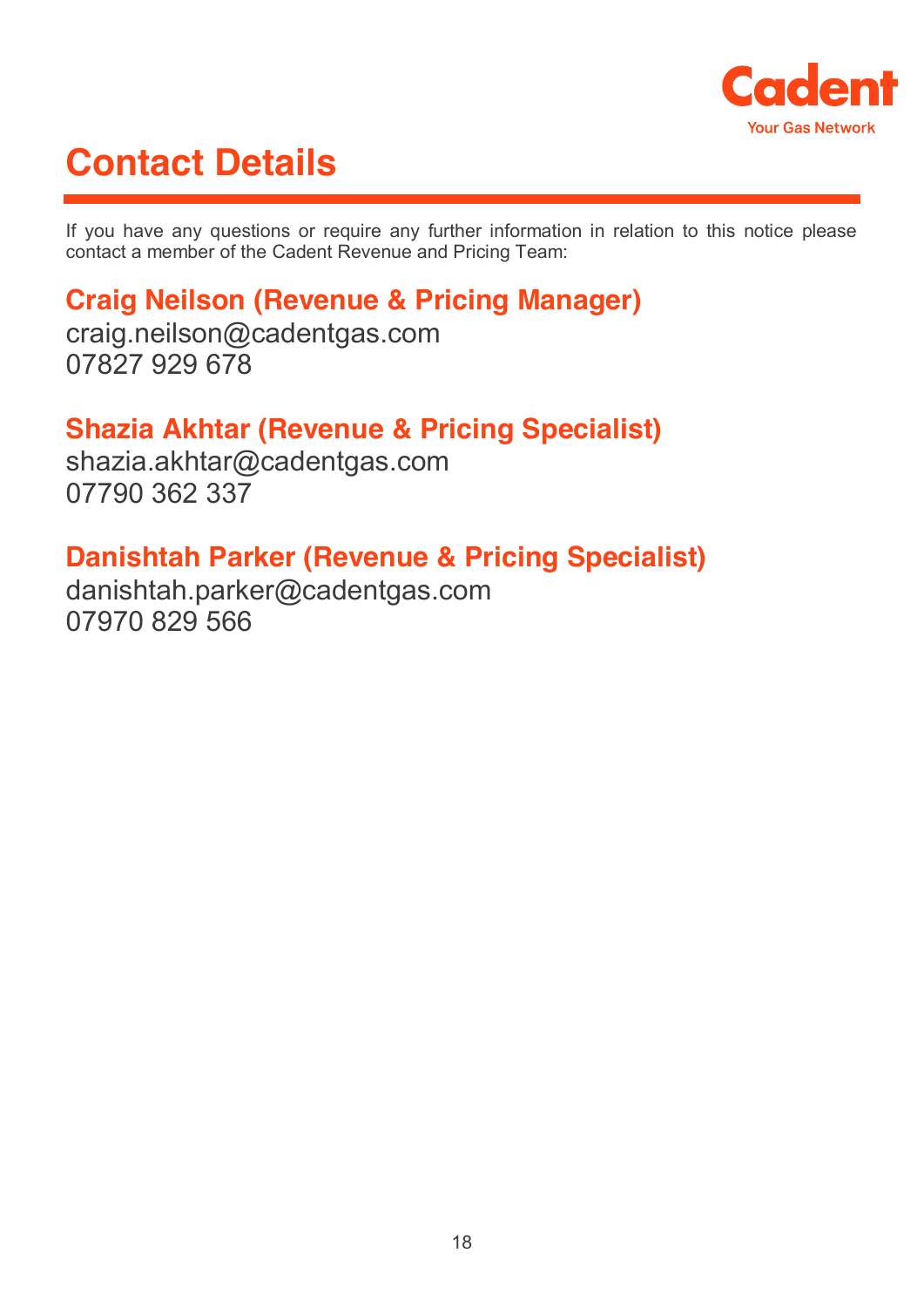

## <span id="page-18-0"></span>**Appendix A: 2018/19 Allowed Revenue (£m)**

| <b>NETWORK</b>                        | <b>EAST OF</b><br><b>ENGLAND</b> | <b>LONDON</b> | <b>NORTH</b><br><b>WEST</b> | <b>WEST</b><br><b>MIDLANDS</b> |
|---------------------------------------|----------------------------------|---------------|-----------------------------|--------------------------------|
| <b>OPENING BASE REVENUE</b>           | 654.3                            | 463.9         | 475.2                       | 357.3                          |
| ANNUAL ITERATION PROCESS ADJ          | (17.2)                           | (31.4)        | (22.3)                      | (15.5)                         |
| <b>RPI TRUE UP</b>                    | (2.5)                            | (1.8)         | (1.9)                       | (1.4)                          |
| <b>BASE REVENUE</b>                   | 634.5                            | 430.6         | 450.9                       | 340.4                          |
| <b>COST PASS THROUGH ADJ</b>          | 5.0                              | 2.7           | 3.1                         | 2.3                            |
| SUPPLIER OF LAST RESORT               | 1.2                              | 0.6           | 0.8                         | 0.6                            |
| NTS EXIT CAPACITY INCENTIVE ADJ       | 9.6                              | 4.6           | 4.8                         | 2.3                            |
| NTS EXIT CAPACITY COST ADJ            | (6.5)                            | (2.7)         | (1.2)                       | 0.1                            |
| SHRINKAGE INCENTIVE ADJ               | 0.4                              | 0.3           | 0.3                         | 0.2                            |
| SHRINKAGE COST ADJ                    | (4.3)                            | (2.4)         | (3.1)                       | (2.7)                          |
| ENVIRONMENTAL EMISSIONS INCENTIVE ADJ | 2.1                              | 1.5           | 1.6                         | 1.4                            |
| <b>BROAD MEASURE INCENTIVE ADJ</b>    | 4.1                              | 1.1           | 2.2                         | 1.0                            |
| DISCRETIONARY REWARD SCHEME ADJ       |                                  |               |                             |                                |
| NETWORK INNOVATION ALLOWANCE ADJ      | 3.2                              | 1.8           | 2.1                         | 1.6                            |
| (OVER) / UNDER RECOVERY B/F           | (4.7)                            | (4.3)         | (7.8)                       | (2.6)                          |
| <b>MAXIMUM ALLOWED REVENUE</b>        | 644.5                            | 433.7         | 453.8                       | 344.5                          |
| COLLECTABLE REVENUE FORECAST          | 644.4                            | 433.5         | 453.6                       | 344.3                          |
| OVER / (UNDER) RECOVERY FORECAST      | (0.2)                            | (0.2)         | (0.2)                       | (0.2)                          |
| % OVER / UNDER RECOVERY               | $(0.0\%)$                        | $(0.0\%)$     | $(0.1\%)$                   | $(0.0\%)$                      |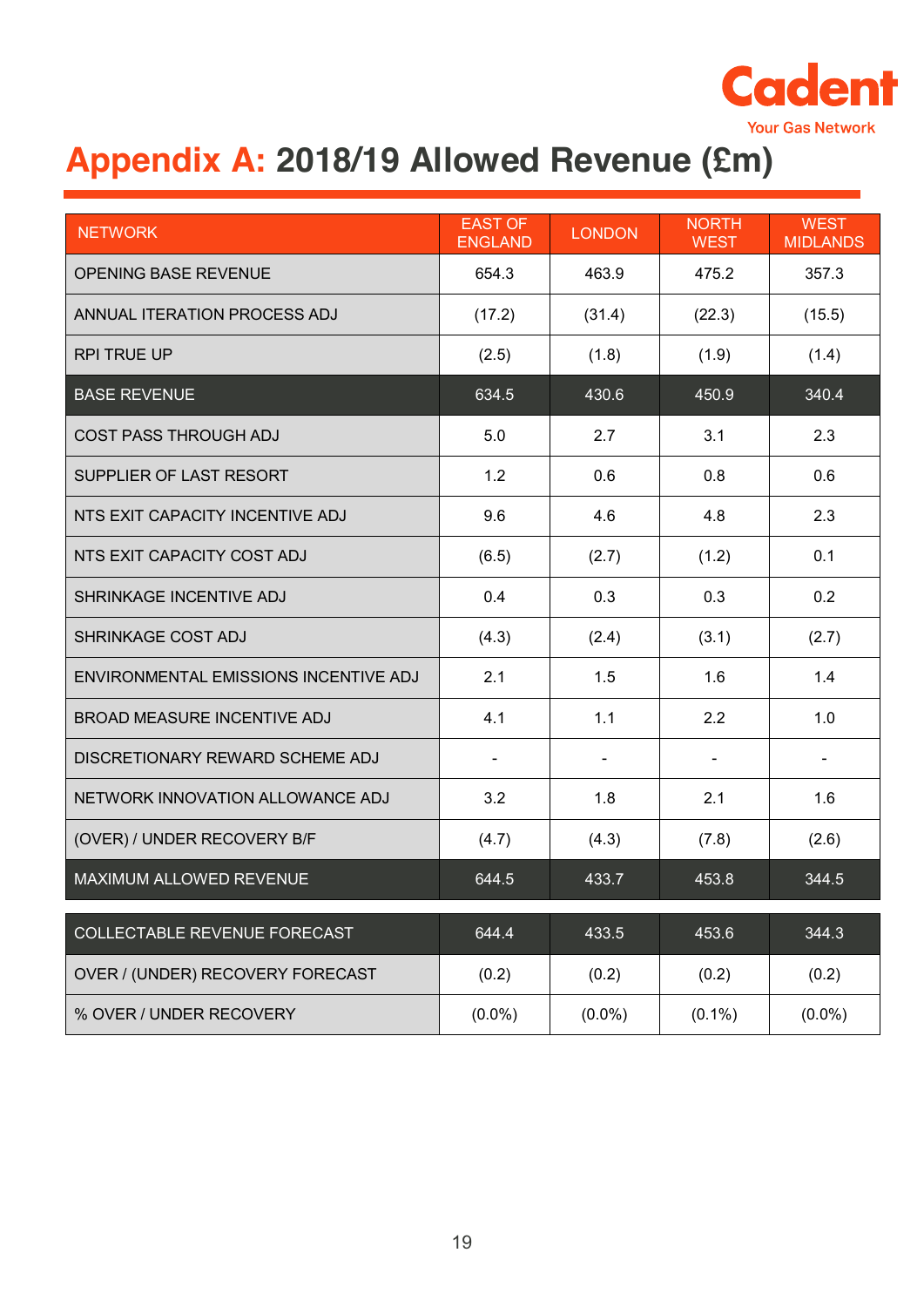

### <span id="page-19-0"></span>**Appendix B: Transportation Unit Charge Rates from 1st April 2018**

In response to feedback from stakeholders we have produced a supplementary accompanying spreadsheet with extractable unit rates which can be found on the Joint Office of Gas Transporters website alongside this notice.

### **LDZ System Capacity Charges (Direct Connects & CSEPs)**

| <b>NETWORK</b>                       | <b>EAST OF</b><br><b>ENGLAND</b> | <b>LONDON</b> | <b>NORTH</b><br><b>WEST</b> | <b>WEST</b><br><b>MIDLANDS</b> |
|--------------------------------------|----------------------------------|---------------|-----------------------------|--------------------------------|
| CHARGE CODE: ZCA / 891               | PENCE PER PEAK DAY KWH PER DAY   |               |                             |                                |
| UP TO 73,200 KWH PER ANNUM           | 0.1784                           | 0.1852        | 0.1947                      | 0.1883                         |
| 73,200 KWH - 732,000 KWH PER ANNUM   | 0.1425                           | 0.1651        | 0.1622                      | 0.1697                         |
| 732,000 KWH PER ANNUM AND ABOVE      | 0.9102 x                         | 1.0553 x      | 1.2799 x                    | 2.0796 x                       |
|                                      | SOQ ^ -0.2155                    | SOQ ^ -0.2133 | SOQ ^ -0.2483               | SOQ ^ -0.2817                  |
| SUBJECT TO A MINIMUM RATE OF         | 0.0174                           | 0.0181        | 0.0180                      | 0.0185                         |
|                                      |                                  |               |                             |                                |
| MINIMUM RATE APPLIES AT SOQ OF (KWH) | 94,380,957                       | 189,670,517   | 28,729,680                  | 19,059,604                     |

### **LDZ System Commodity Charges (Direct Connects & CSEPs)**

| <b>NETWORK</b>                       | <b>EAST OF</b><br><b>ENGLAND</b> | <b>LONDON</b> | <b>NORTH</b><br><b>WEST</b> | <b>WEST</b><br><b>MIDLANDS</b> |
|--------------------------------------|----------------------------------|---------------|-----------------------------|--------------------------------|
| CHARGE CODE: ZCO / 893               | <b>PENCE PER KWH</b>             |               |                             |                                |
| UP TO 73,200 KWH PER ANNUM           | 0.0297                           | 0.0316        | 0.0317                      | 0.0323                         |
| 73,200 KWH - 732,000 KWH PER ANNUM   | 0.0236                           | 0.0280        | 0.0266                      | 0.0289                         |
| 732,000 KWH PER ANNUM AND ABOVE      | 0.1881 x                         | 0.182 x       | 0.2307 x                    | 0.3884 x                       |
|                                      | SOQ ^ -0.2376                    | SOQ ^ -0.2147 | SOQ ^ -0.2586               | SOQ ^ -0.2911                  |
| SUBJECT TO A MINIMUM RATE OF         | 0.0026                           | 0.0026        | 0.0028                      | 0.0028                         |
|                                      |                                  |               |                             |                                |
| MINIMUM RATE APPLIES AT SOQ OF (KWH) | 66,961,102                       | 392,502,798   | 25,627,073                  | 22,840,859                     |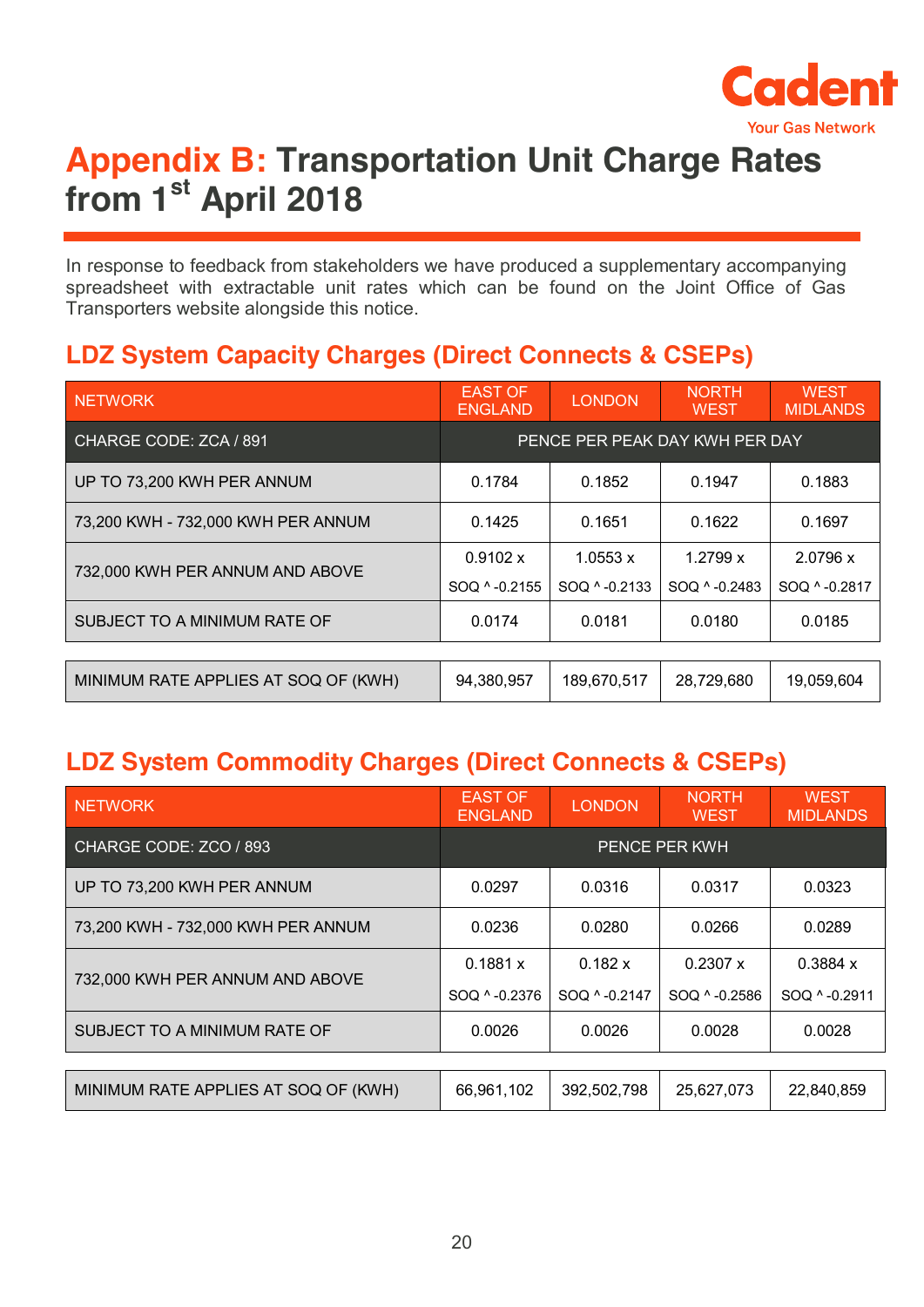

### **LDZ Customer Capacity Charges**

| <b>NETWORK</b>                     | <b>EAST OF</b><br><b>ENGLAND</b> | <b>LONDON</b> | <b>NORTH</b><br><b>WEST</b> | <b>WEST</b><br><b>MIDLANDS</b> |
|------------------------------------|----------------------------------|---------------|-----------------------------|--------------------------------|
| CHARGE CODE: ZCA / 891             | PENCE PER PEAK DAY KWH PER DAY   |               |                             |                                |
| UP TO 73,200 KWH PER ANNUM         | 0.1000                           | 0.1168        | 0.0912                      | 0.0901                         |
| 73,200 KWH - 732,000 KWH PER ANNUM | 0.0033                           | 0.0041        | 0.0028                      | 0.0030                         |
| 732,000 KWH PER ANNUM AND ABOVE    | 0.0708 x                         | 0.0898 x      | 0.0629 x                    | 0.069 x                        |
|                                    | SOQ ^ -0.21                      | SOQ ^ -0.21   | SOQ ^ -0.21                 | SOQ ^ -0.21                    |

### **LDZ Customer Fixed Charges (73,200 to 732,000 kWh/ annum only)**

| <b>NETWORK</b>                 | <b>EAST OF</b><br><b>ENGLAND</b> | <b>LONDON</b> | <b>NORTH</b><br><b>WEST</b> | <b>WEST</b><br><b>MIDLANDS</b> |
|--------------------------------|----------------------------------|---------------|-----------------------------|--------------------------------|
| CHARGE CODE: CFI               | PENCE PER DAY                    |               |                             |                                |
| NON MONTHLY READ SUPPLY POINTS | 29.3252                          | 36.8522       | 25.8938                     | 28.5413                        |
| MONTHLY READ SUPPLY POINTS     | 31.2248                          | 39.2392       | 27.5714                     | 30.3900                        |

### **Optional LDZ Charge for all Networks:**

| ALL NETWORKS          |                                                     |  |  |  |
|-----------------------|-----------------------------------------------------|--|--|--|
| CHARGE CODE: 881      | PENCE PER PEAK DAY KWH PER DAY                      |  |  |  |
| OPTIONAL LDZ FUNCTION | 902 x $[(SOQ)^{0.834}]$ x D + 772 x $(SOQ)^{0.717}$ |  |  |  |

Please note the Optional LDZ Charge remains unchanged from 2017/18.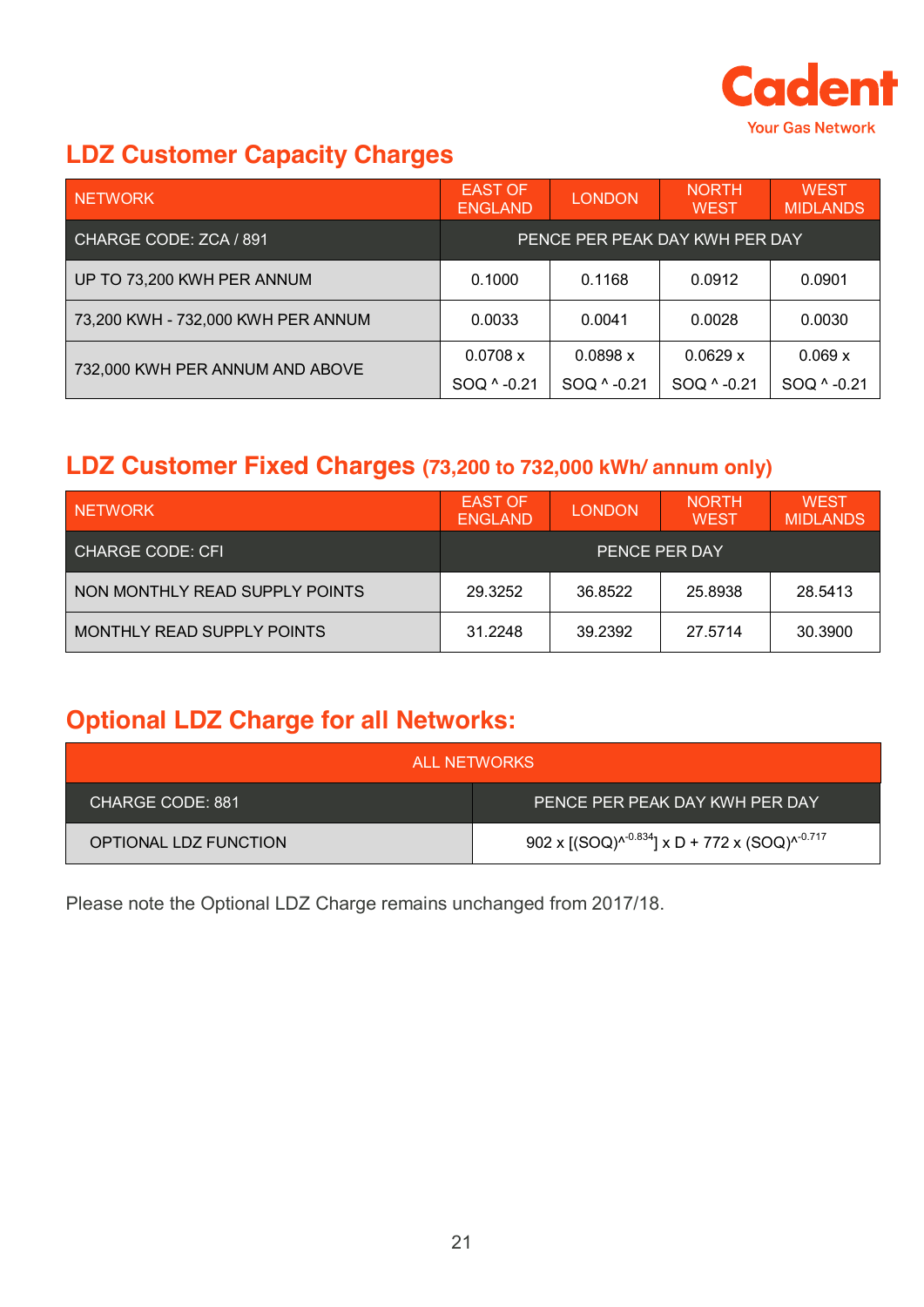

**Your Gas Network** 

### **ECN Charges by NTS Exit Zone (Direct Connects and CSEPS)**

| <b>NETWORK</b>         | <b>EAST OF</b><br><b>ENGLAND</b> | <b>LONDON</b> | <b>NORTH</b><br><b>WEST</b>    | <b>WEST</b><br><b>MIDLANDS</b> |
|------------------------|----------------------------------|---------------|--------------------------------|--------------------------------|
| CHARGE CODE: ECN / C04 |                                  |               | PENCE PER PEAK DAY KWH PER DAY |                                |
| EA1                    | 0.0044                           |               |                                |                                |
| EA <sub>2</sub>        | 0.0041                           |               |                                |                                |
| EA <sub>3</sub>        | 0.0001                           |               |                                |                                |
| EA4                    | 0.0119                           |               |                                |                                |
| EM1                    | 0.0001                           |               |                                |                                |
| EM <sub>2</sub>        | 0.0024                           |               |                                |                                |
| EM <sub>3</sub>        | 0.0163                           |               |                                |                                |
| EM4                    | 0.0108                           |               |                                |                                |
| NT <sub>1</sub>        |                                  | 0.0229        |                                |                                |
| NT <sub>2</sub>        |                                  | 0.0120        |                                |                                |
| NT <sub>3</sub>        |                                  | 0.0115        |                                |                                |
| NW1                    |                                  |               | 0.0191                         |                                |
| NW <sub>2</sub>        |                                  |               | 0.0256                         |                                |
| WM1                    |                                  |               |                                | 0.0185                         |
| WM <sub>2</sub>        |                                  |               |                                | 0.0155                         |
| WM3                    |                                  |               |                                | 0.0133                         |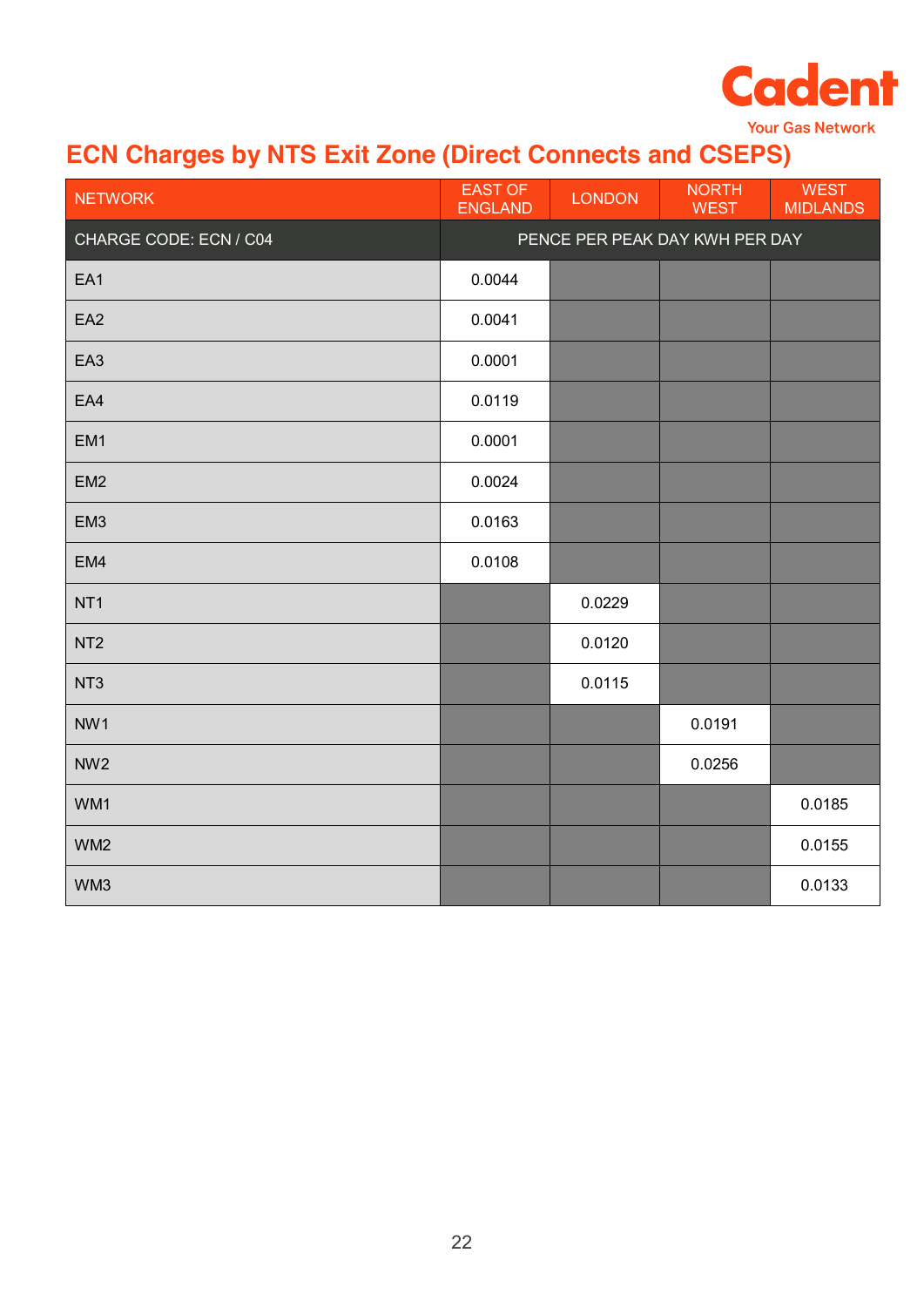

### **DN Entry Commodity Charge / Credit**

The LDZ System Entry Commodity charge/credit reflect the operating costs associated with the entry of the distributed gas and the benefits in terms of deemed NTS Exit and distribution network usage reductions. The rate associated with the LDZ system Entry Commodity Charge is calculated on a site by site basis. The following table shows the unit rates for sites that are currently flowing gas or are expected to start flowing before the end of 2018/19. Should any further sites start flowing after publication of final charges; these will be published via supplemental price notifications.

| <b>NETWORK</b>                   | CHARGE /<br><b>CREDIT</b> | <b>EAST OF</b><br><b>ENGLAND</b> | <b>LONDON</b> | <b>NORTH</b><br><b>WEST</b> | <b>WEST</b><br><b>MIDLANDS</b> |
|----------------------------------|---------------------------|----------------------------------|---------------|-----------------------------|--------------------------------|
| <b>CHARGE CODE: LEC</b>          | <b>PENCE PER KWH</b>      |                                  |               |                             |                                |
| ADNAMS BREWERY SOUTHWOLD         | <b>CHARGE</b>             | 0.2238                           |               |                             |                                |
| <b>ALLENS FARM</b>               | <b>CREDIT</b>             | $-0.0806$                        |               |                             |                                |
| <b>BAY FARM</b>                  | <b>CHARGE</b>             | 0.0031                           |               |                             |                                |
| <b>BECCLES, SOTTERLEY</b>        | <b>CREDIT</b>             | $-0.0644$                        |               |                             |                                |
| <b>BEELEY WOOD</b>               | <b>CREDIT</b>             | $-0.0645$                        |               |                             |                                |
| <b>BONBY</b>                     | <b>CREDIT</b>             | $-0.0020$                        |               |                             |                                |
| CHEAR FEN FARMS, CHITTERING      | <b>CREDIT</b>             | $-0.0857$                        |               |                             |                                |
| <b>DERBY</b>                     | <b>CREDIT</b>             | $-0.0760$                        |               |                             |                                |
| FAIRFIELDS FARM, WORMINGFORD     | <b>CHARGE</b>             | 0.0044                           |               |                             |                                |
| <b>GONERBY MOOR</b>              | <b>CREDIT</b>             | $-0.0777$                        |               |                             |                                |
| <b>GRANGE FARM, SPRIDLINGTON</b> | <b>CREDIT</b>             | $-0.0588$                        |               |                             |                                |
| <b>HEMSWELL CLIFF</b>            | <b>CREDIT</b>             | $-0.0020$                        |               |                             |                                |
| HOLKHAM, NORFOLK                 | <b>CHARGE</b>             | 0.0021                           |               |                             |                                |
| <b>LANKETTS GROVE</b>            | <b>CREDIT</b>             | $-0.0024$                        |               |                             |                                |
| LINDHOLME, DONCASTER             | <b>CREDIT</b>             | $-0.0588$                        |               |                             |                                |
| MANOR FARM, ALDERTON             | <b>CREDIT</b>             | $-0.0784$                        |               |                             |                                |
| <b>MEPAL</b>                     | <b>CREDIT</b>             | $-0.0796$                        |               |                             |                                |
| <b>METHERINGHAM MP / IP</b>      | <b>CREDIT</b>             | $-0.0684$                        |               |                             |                                |
| <b>METHWOLD</b>                  | <b>CHARGE</b>             | 0.0021                           |               |                             |                                |
| NORTH MOOR FARM, CROWLE          | <b>CREDIT</b>             | $-0.0521$                        |               |                             |                                |
| PICKENHAM AIRFIELD               | <b>CHARGE</b>             | 0.0021                           |               |                             |                                |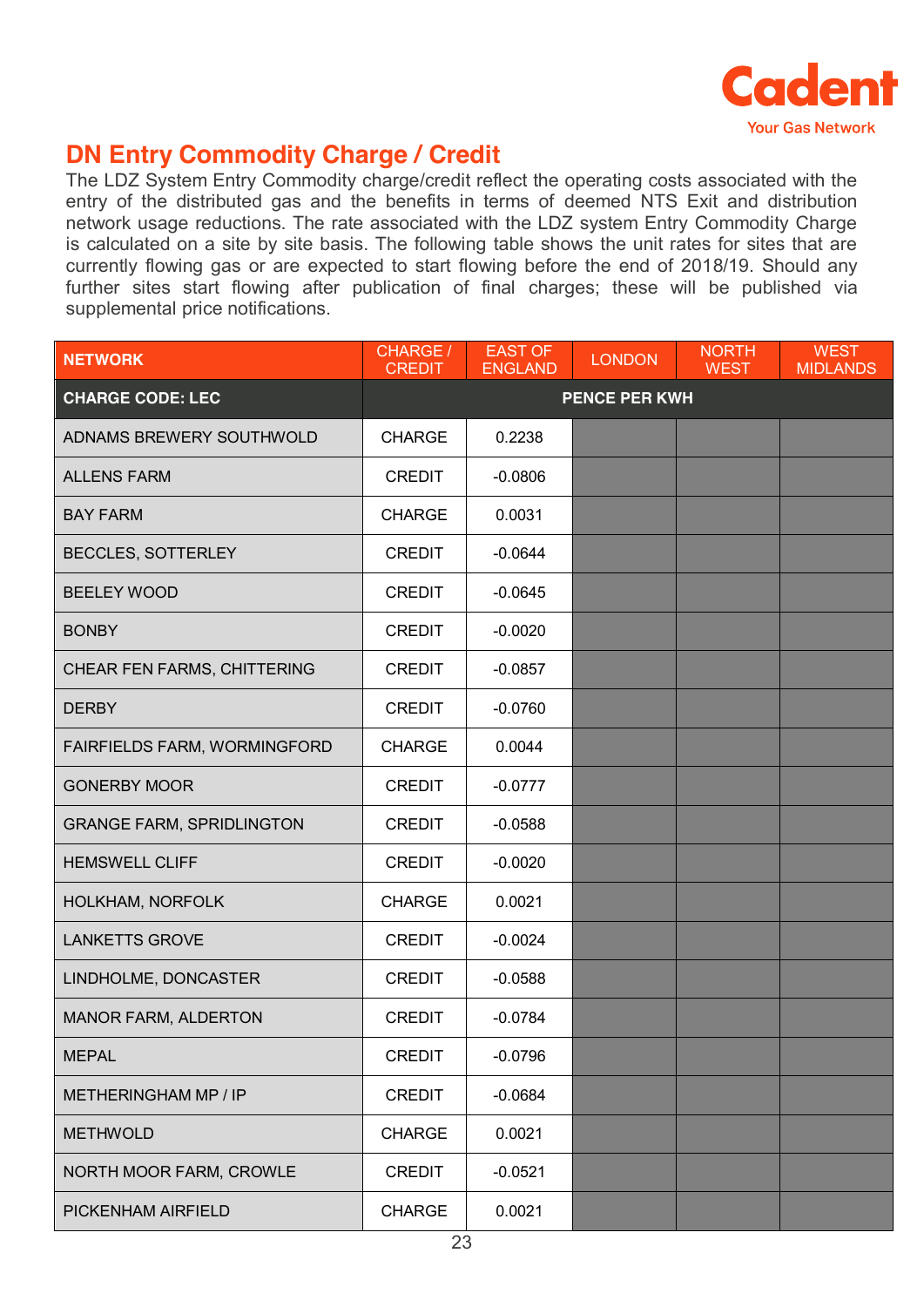

|                                 | <b>Your Gas Network</b>   |                                  |               |                             |                                |
|---------------------------------|---------------------------|----------------------------------|---------------|-----------------------------|--------------------------------|
| <b>NETWORK</b>                  | CHARGE /<br><b>CREDIT</b> | <b>EAST OF</b><br><b>ENGLAND</b> | <b>LONDON</b> | <b>NORTH</b><br><b>WEST</b> | <b>WEST</b><br><b>MIDLANDS</b> |
| <b>CHARGE CODE: LEC</b>         | PENCE PER KWH             |                                  |               |                             |                                |
| <b>RAYNHAM FARM</b>             | <b>CHARGE</b>             | 0.0031                           |               |                             |                                |
| REDBOURNE ROAD, HIBALDSTOW      | <b>CREDIT</b>             | $-0.0806$                        |               |                             |                                |
| <b>STOKE BARDOLPH</b>           | <b>CREDIT</b>             | $-0.0806$                        |               |                             |                                |
| THE OAKS                        | <b>CHARGE</b>             | 0.0021                           |               |                             |                                |
| <b>WARDEN TREE LANE</b>         | <b>CREDIT</b>             | $-0.0030$                        |               |                             |                                |
| WELBECK COLLIERY, MEDEN VALE    | <b>CREDIT</b>             | $-0.0784$                        |               |                             |                                |
| <b>WESTRY</b>                   | <b>CREDIT</b>             | $-0.0012$                        |               |                             |                                |
| <b>WORMSLADE FARM</b>           | <b>CREDIT</b>             | $-0.0751$                        |               |                             |                                |
| <b>DAGENHAM</b>                 | <b>CREDIT</b>             |                                  | $-0.0576$     |                             |                                |
| <b>BREDBURY PARK, STOCKPORT</b> | <b>CHARGE</b>             |                                  |               | 0.0112                      |                                |
| DAVYHULME, URMSTON              | <b>CREDIT</b>             |                                  |               | $-0.0620$                   |                                |
| <b>ELLESMERE PORT</b>           | <b>CREDIT</b>             |                                  |               | $-0.0158$                   |                                |
| <b>GRANOX, WIDNES</b>           | <b>CREDIT</b>             |                                  |               | $-0.0752$                   |                                |
| <b>BARNES FARM</b>              | <b>CREDIT</b>             |                                  |               |                             | $-0.0107$                      |
| <b>CANNOCK</b>                  | <b>CREDIT</b>             |                                  |               |                             | $-0.0795$                      |
| <b>GRINDLEY HOUSE FARM</b>      | <b>CREDIT</b>             |                                  |               |                             | $-0.0528$                      |
| <b>HAMPTON BISHOP</b>           | <b>CREDIT</b>             |                                  |               |                             | $-0.0024$                      |
| HIGHWOOD FARM, BRINKLOW         | <b>CREDIT</b>             |                                  |               |                             | $-0.0024$                      |
| <b>LOWER DRAYTON FARM</b>       | <b>CREDIT</b>             |                                  |               |                             | $-0.0772$                      |
| MINWORTH SEWAGE WORKS           | <b>CREDIT</b>             |                                  |               |                             | $-0.0084$                      |
| MINWORTH SEWAGE WORKS (2)       | <b>CREDIT</b>             |                                  |               |                             | $-0.0832$                      |
| <b>ROUNDHILL</b>                | <b>CREDIT</b>             |                                  |               |                             | $-0.0817$                      |
| <b>RUGELEY</b>                  | <b>CREDIT</b>             |                                  |               |                             | $-0.0047$                      |
| <b>STRONGFORD</b>               | <b>CREDIT</b>             |                                  |               |                             | $-0.0660$                      |
| <b>SUTTON LODGE FARM</b>        | <b>CREDIT</b>             |                                  |               |                             | $-0.0799$                      |